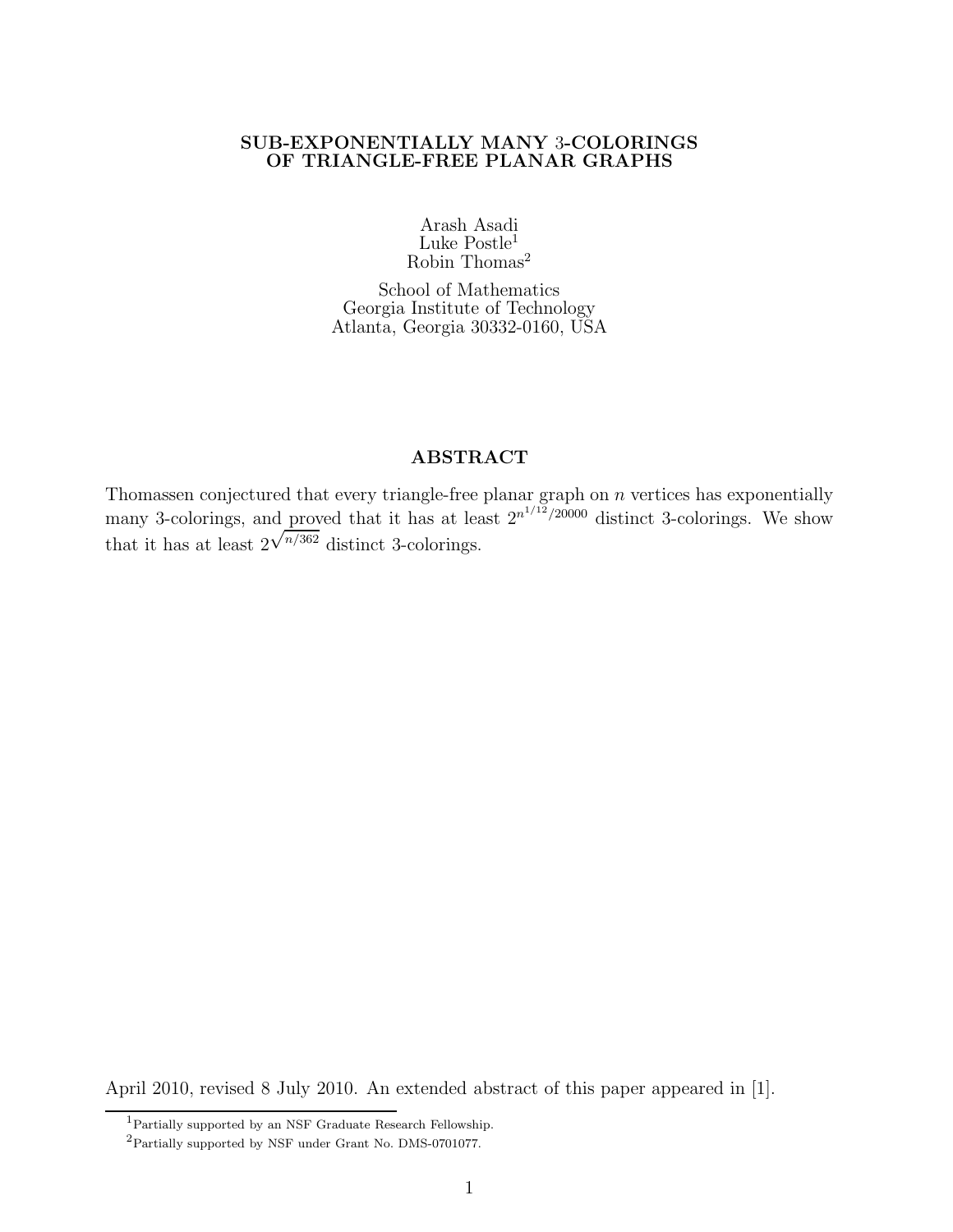# 1 Introduction

All graphs in this paper are finite, and have no loops or multiple edges. Our terminology is standard, and may be found in [2] or [3]. In particular, cycles and paths have no repeated vertices. The following is a well-known theorem of Grötzsch [7].

### Theorem 1.1 Every triangle-free planar graph is 3-colorable.

Theorem 1.1 has been the subject of extensive research. Thomassen [11] gave several short proofs  $[11, 12, 13]$  of Grötzsch's theorem and extended it to projective planar and toroidal graphs. The theorem does not extend verbatim to any non-planar surface, but Thomassen proved that every graph of girth at least five embedded in the projective plane or the torus is 3-colorable. Gimbel and Thomassen [6] found an elegant characterization of 3-colorability for triangle-free projective planar graphs. There does not seem to be a corresponding counterpart for other surfaces, but Král' and Thomas  $[9]$  found a characterization of 3-colorability for toroidal and Klein bottle graphs that are embedded with all faces even. It was an open question for a while whether a 3-coloring of a triangle-free planar graph can be found in linear time. First Kowalik [8] designed an almost linear time algorithm, and then a linear-time algorithm was found by Dvořák, Kawarabayashi and Thomas in [4]. For a general surface  $\Sigma$ , Dvořák, Král' and Thomas [5] found a linear-time algorithm to decide whether a triangle-free graph in  $\Sigma$  is 3-colorable.

In this paper we study how many 3-colorings a triangle-free planar graph must have. Thomassen conjectured in [15] that exponentially many:

### **Conjecture 1.2** There exists an absolute constant  $c > 0$ , such that if G is a triangle-free planar graph on n vertices, then  $G$  has at least  $2^{cn}$  distinct 3-colorings.

Thomassen gave a short proof of this conjecture under the additional hypothesis that G has girth at least five. We use that argument in Lemma 2.3 below; Thomassen's original proof may be recovered by taking  $\mathcal F$  to be the set of all facial cycles. Thomassen [15] then extended this result by showing that every planar graph of girth at least five has exponentially many list-colorings for every list assignment that gives each vertex a list of size at least three. For triangle-free graphs Thomassen [15] proved a weaker version of Conjecture 1.2, namely that every triangle-free planar graph on *n* vertices has at least  $2^{n^{1/12}/20000}$  distinct 3-colorings. Our main result is the following improvement.

Theorem 1.3 Every triangle-free planar graph on n vertices has at least 2  $\sqrt{n/362}$  distinct 3-colorings.

In closely related work Thomassen [14] proved that every (not necessarily triangle-free) planar graph has exponentially many list colorings provided every vertex has at least five available colors.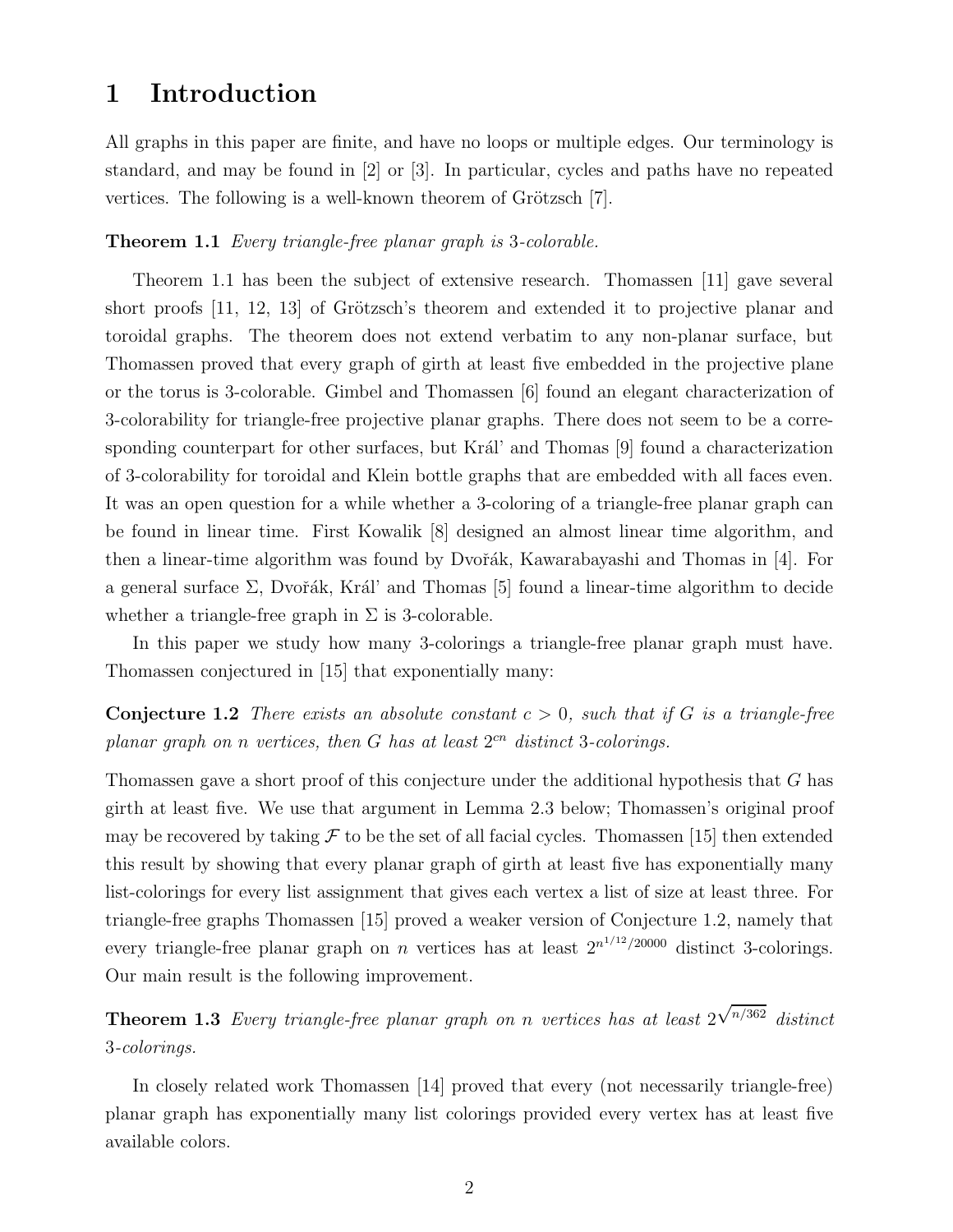Our paper is organized as follows. In the next section we investigate non-crossing families of 5-cycles, and reduce Theorem 1.3 to Lemma 2.4, which states that if a triangle-free planar graph has k nested 5-cycles, then it has at least  $2^{k/12}$  3-colorings. The rest of the paper is devoted to a proof of Lemma 2.4, which we complete in Section 4. In Section 3 we prove an auxiliary result stating that some entries in the product of certain matrices grow exponentially in the number of matrices.

We end this section by stating two useful theorems of Thomassen [11].

**Theorem 1.4** Let G be a plane graph of girth at least five and  $C = v_1v_2 \ldots v_k$  be an induced facial cycle of G of length  $k \leq 9$ . Then a 3-coloring  $\Phi$  of C extends to a 3-coloring of G, unless  $k = 9$  and there exists a vertex  $v \in V(G) - V(C)$  such that v is adjacent to three vertices of C that received three different colors under  $\Phi$ .

**Theorem 1.5** Let G be a triangle-free plane graph with facial cycle C of length at most five. Then every 3-coloring of C extends to a 3-coloring of  $G$ .

We would like to acknowledge that an extended abstract of this paper appeared in [1].

# 2 Laminar Families of 5-Cycles

First we define some terminology. Let A and B be two subsets of  $\mathbb{R}^2$ . We say that A and B cross if  $A \cap B$ ,  $A \cap B^c$ ,  $A^c \cap B$ ,  $A^c \cap B^c$  are all non-null. Then we say that a family  $\mathcal F$  of subsets of  $\mathbb{R}^2$  is *laminar* if for every two sets  $A, B \in \mathcal{F}$ , A and B do not cross. Now let G be a plane graph and C be a cycle in G. Then we let  $Int(C)$  denote the bounded component of  $\mathbb{R}^2 - C$  and  $Ext(C)$  denote the unbounded component of  $\mathbb{R}^2 - C$ . Now we say that a family F of cycles of G is *laminar* if the corresponding family of sets  $\bigcup_{C \in \mathcal{F}} Int(C)$  is laminar. We call a family F of cycles an *antichain* if  $Int(C_1) \cap Int(C_2) = \emptyset$  for every distinct  $C_1, C_2 \in \mathcal{F}$ , and we call it a *chain* if for every two cycles  $C_1, C_2 \in \mathcal{F}$ , either  $Int(C_1) \subseteq Int(C_2)$  or  $Int(C_2) \subseteq Int(C_1).$ 

Let G be a triangle-free plane graph, and let  $v \in V(G)$ . We define  $G_v$  to be the graph obtained from  $G$  by deleting  $v$ , identifying all the neighbors of  $v$  to one vertex, and deleting resulting parallel edges. We also let  $D_k(G)$  denote the set of vertices of G with degree at most  $k$ .

**Lemma 2.1** If G is a triangle-free plane graph and  $k \geq 0$  is an integer, then either

- (i) there exists  $v \in D_k(G)$  such that  $G_v$  is triangle-free or,
- (ii) there exists a laminar family F of 5-cycles such that every  $v \in D_k(G)$  belongs to some member of F.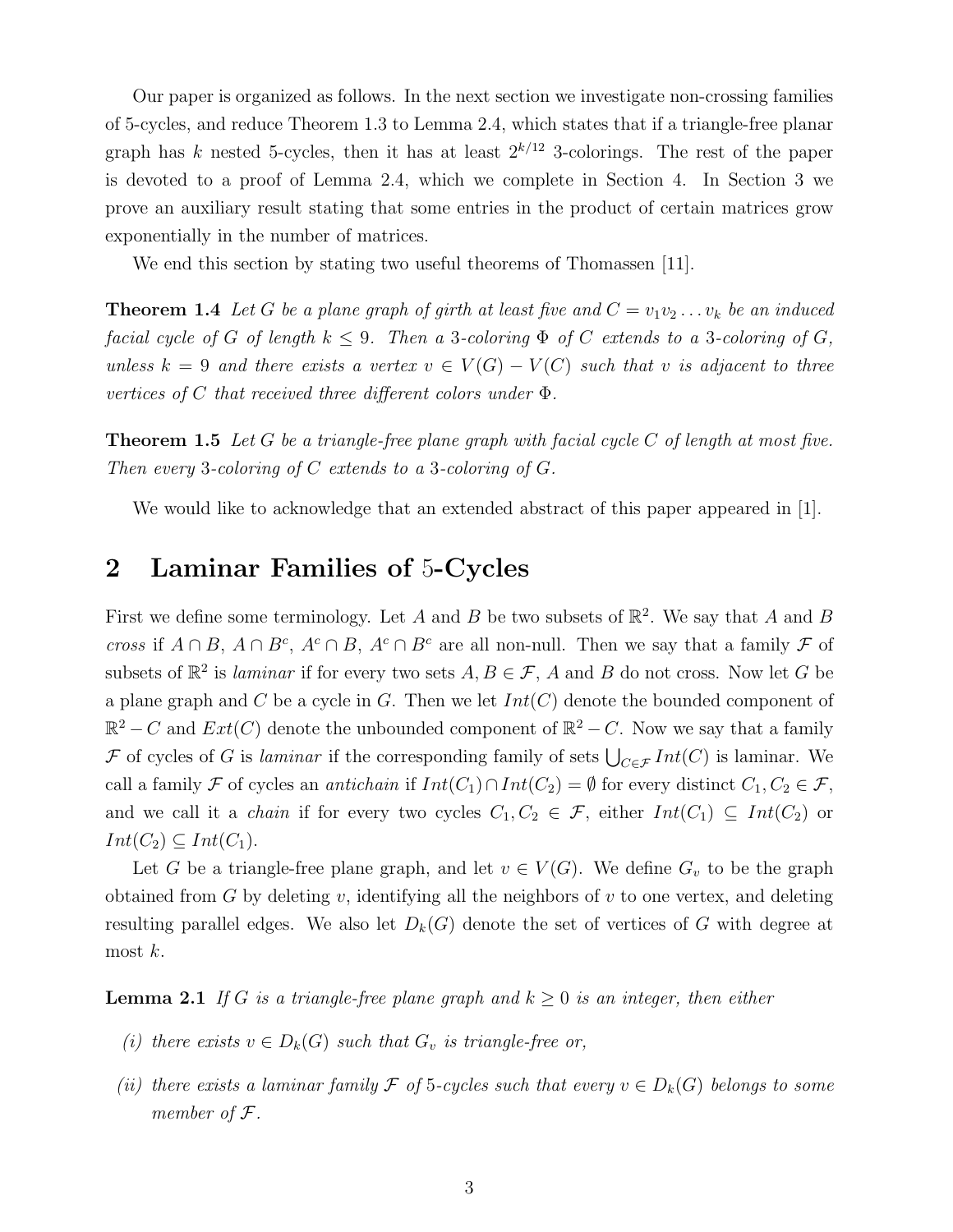**Proof.** We proceed by induction on the number of vertices of  $G$ . Suppose condition (i) does not hold. Notice that if  $v \in V(G)$  and  $G_v$  is not triangle-free, this implies, since G is triangle-free, that v is in a 5-cycle in G. Hence if condition (i) does not hold, every  $v \in D_k(G)$ must be in a 5-cycle in  $G$ .

Now suppose there does not exist a separating 5-cycle in  $G$ . Then we let  $\mathcal F$  be the set of all 5-cycles in  $G$ . The second condition then holds since the absence of separating cycles implies that  $\mathcal F$  is laminar.

Thus we may assume that there exists a 5-cycle  $C$  that separates  $G$  into two triangle-free plane graphs  $G_1$  and  $G_2$ , where both  $G_1$  and  $G_2$  include C. By induction, the lemma holds for  $G_1$  and  $G_2$ . Suppose that both  $G_1$  and  $G_2$  satisfy condition (ii) with laminar families  $\mathcal{F}_1$  and  $\mathcal{F}_2$ , respectively. Then let  $\mathcal{F} = \mathcal{F}_1 \cup \mathcal{F}_2$ . Note that  $\mathcal F$  is laminar. Now G satisfies condition (ii) since every  $v \in D_k(G)$  is contained in either  $D_k(G_1)$  or  $D_k(G_2)$ . Thus we may assume without loss of generality that  $G_1$  satisfies condition (i). That is, there exists  $v \in D_k(G_1)$  such that  $(G_1)_v$  is triangle-free. This implies that v is not in a 5-cycle in  $G_1$ . In particular,  $v \notin V(C)$ , and hence  $v \in D_k(G)$ . Yet since  $G_v$  is not triangle-free by assumption, v must be in a 5-cycle in  $G$ , say  $C'$ . It follows that  $C'$  intersects  $C$ . Since  $G$  is triangle-free, C and C' intersect in exactly two vertices  $u_1$  and  $u_2$ . Now the path from  $u_1$  to  $u_2$  along C' that includes v must have t edges, where  $t \in \{2,3\}$ . But then there is another path from  $u_1$ to  $u_2$  along C with 5 − t edges. Hence v is in a 5-cycle in  $G_1$ , a contradiction.  $\Box$ 

### **Lemma 2.2** If G is a triangle-free plane graph on n vertices, then either

- (i) there exists  $v \in D_k(G)$  such that  $G_v$  is triangle-free, or
- (ii) G has an antichain  $\mathcal F$  of 5-cycles such that  $|\mathcal F| \geq \sqrt{\frac{(k-3)n}{10(k-1)}}$ , or

(iii) G has a chain F of 5-cycles such that  $|\mathcal{F}| \geq \sqrt{\frac{2(k-3)n}{5(k-1)}}$ .

**Proof.** Since G is triangle-free and planar, it satisfies  $2|V(G)| \geq |E(G)|$ . We may assume that (i) does not hold and hence every vertex of  $G$  has degree at least two. It follows that

$$
4|V(G)| \ge 2|E(G)| = \sum_{v \in V(G)} deg(v) \ge (k+1) (|V(G)| - |D_k(G)|) + 2|D_k(G)|,
$$

and hence  $|D_k(G)| \geq \frac{k-3}{k-1}|V(G)|$ . Since (i) does not hold, we deduce from Lemma 2.1 that there exists a laminar family of 5-cycles G of size at least  $|D_k(G)|/5 \geq \frac{k-3}{5(k-1)}n$ . By Dilworth's theorem applied to the partial order on G defined by  $Int(C_1) \subseteq Int(C_2)$  we deduce that G has either an antichain of size at least  $\sqrt{|G|/2}$ , in which case condition (ii) holds, or a chain of size at least  $\sqrt{2|\mathcal{G}|}$ , in which case condition (iii) holds.  $\Box$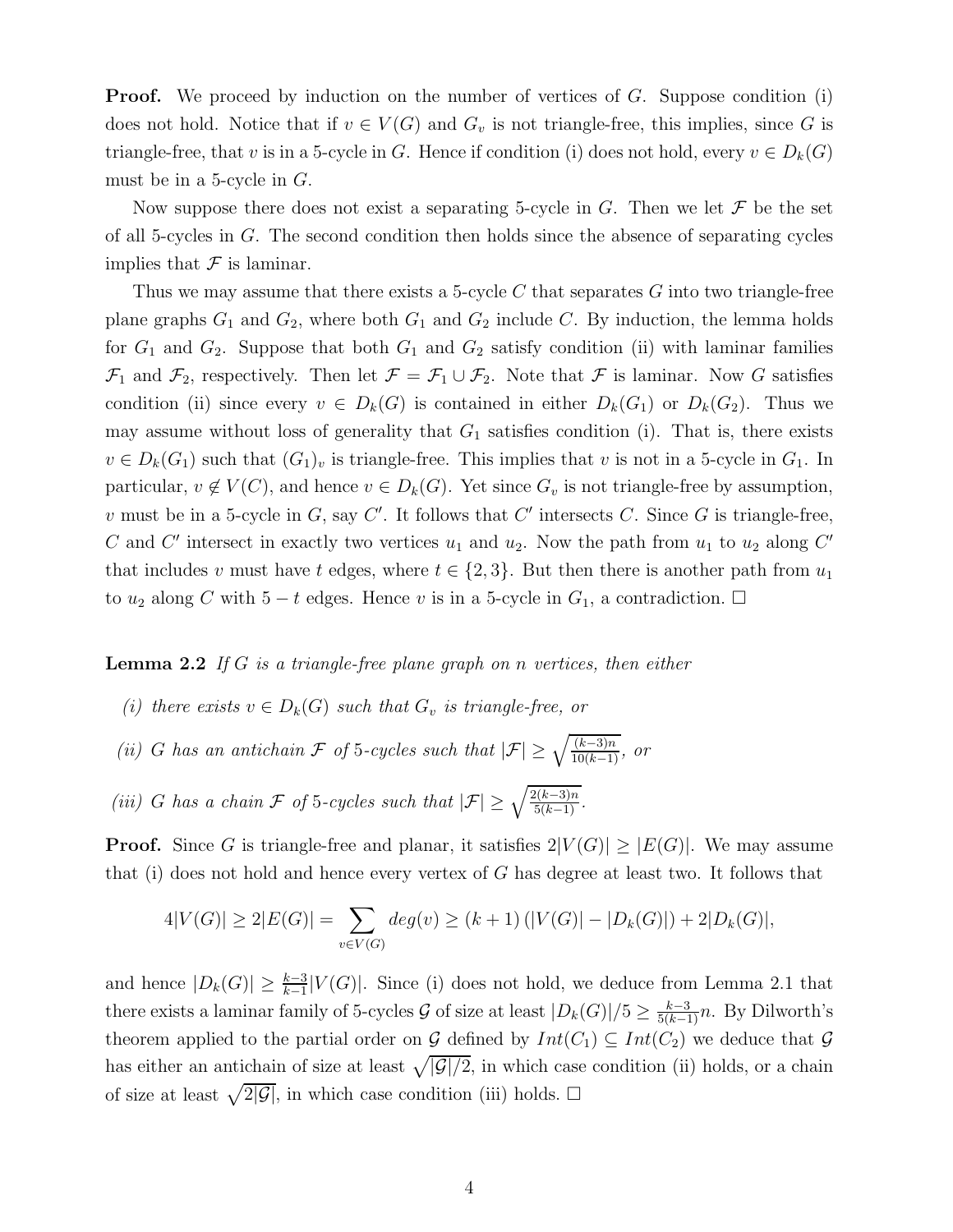**Lemma 2.3** Let G be a triangle-free plane graph. If G has an antichain  $\mathcal F$  of 5-cycles, then G has at least  $2^{|\mathcal{F}|/6}$  distinct 3-colorings.

**Proof.** Let G' be obtained from G by deleting the vertices in  $\bigcup_{C \in \mathcal{F}} Int(C)$ . Now G' has at least | $\mathcal{F}$ | facial 5-cycles. By Euler's formula  $|E(G')| \leq 2|V(G')| - |\mathcal{F}|/2$ . By Theorem 1.1 the graph G' has a 3-coloring  $\Phi$ . For  $i, j \in \{1, 2, 3\}$  with  $i < j$  let  $G_{ij}$  denote the subgraph of G induced by the vertices colored *i* or *j*. Since  $\sum_{i \le j} (|V(G_{ij}| - |E(G_{ij}|) = 2|V(G')| - |E(G')| \ge$  $|\mathcal{F}|/2$ , there exist  $i, j \in \{1, 2, 3\}$  such that  $i < j$  and  $G_{ij}$  has at least  $|\mathcal{F}|/6$  components. But then there are at least  $2^{|\mathcal{F}|/6}$  distinct 3-colorings of G' since switching the colors on any subset of the components of  $G_{ij}$  gives rise to a distinct coloring of  $G'$ . Furthermore, every 3-coloring of  $G'$  extends to a 3-coloring of G by Theorem 1.5.  $\Box$ 

**Lemma 2.4** Let G be a triangle-free plane graph. If G has a chain  $\mathcal F$  of 5-cycles, then G has at least  $24 \cdot 2^{|\mathcal{F}|/12}$  distinct 3-colorings.

We will prove Lemma 2.4 in Section 4, but now we deduce the main theorem from it.

**Proof of Theorem 1.3, assuming Lemma 2.4.** We proceed by induction on the number of vertices. If  $n \leq 362$ , then the conclusion clearly holds. We may therefore assume that  $n \geq 363$  and that the theorem holds for all graphs on fewer than n vertices. If there exists  $v \in D_{363}(G)$  such that the graph  $G_v$  (defined prior to Lemma 2.1) is triangle-free, then by induction  $G_v$  has at least 2  $\sqrt{(n-\deg(v))/362}$  distinct 3-colorings. Hence G has at least  $2\times2$  $\sqrt{(n-\deg(v))/362}$  distinct 3-colorings, which is greater than  $2^{\sqrt{n/362}}$  since  $\deg(v) \leq 363$ . So we may assume by Lemma 2.2 applied to  $k = 363$  that G has either an antichain of 5-cycles of size at least  $\sqrt{36n/362}$ , in which case the theorem holds by Lemma 2.3; or a chain of 5-cycles of size at least  $\sqrt{720n/1810}$ , in which case the theorem holds by Lemma 2.4.  $\Box$ 

## 3 Two matrix lemmas

Let the matrices  $A_1, A_2$  be defined by

$$
A_1 = \begin{bmatrix} 1 & 1 & 0 & 0 & 0 \\ 1 & 1 & 0 & 0 & 0 \\ 0 & 0 & 1 & 0 & 0 \\ 0 & 0 & 0 & 1 & 0 \\ 0 & 0 & 0 & 0 & 1 \end{bmatrix}, \quad A_2 = \begin{bmatrix} 1 & 1 & 1 & 1 & 1 \\ 1 & 1 & 1 & 1 & 1 \\ 1 & 1 & 0 & 0 & 0 \\ 1 & 1 & 0 & 0 & 0 \\ 1 & 1 & 0 & 0 & 0 \end{bmatrix}.
$$

By a cyclic permutation matrix we mean a permutation matrix such that the corresponding permutation is cyclic. Let A and B be two  $5 \times 5$  matrices. We say that A majorizes B if every entry in  $A$  is greater than or equal to the corresponding entry of  $B$ . We say that  $A$ dominates B if there exist cyclic permutation matrices  $P, Q$  such that A majorizes  $PBQ$ .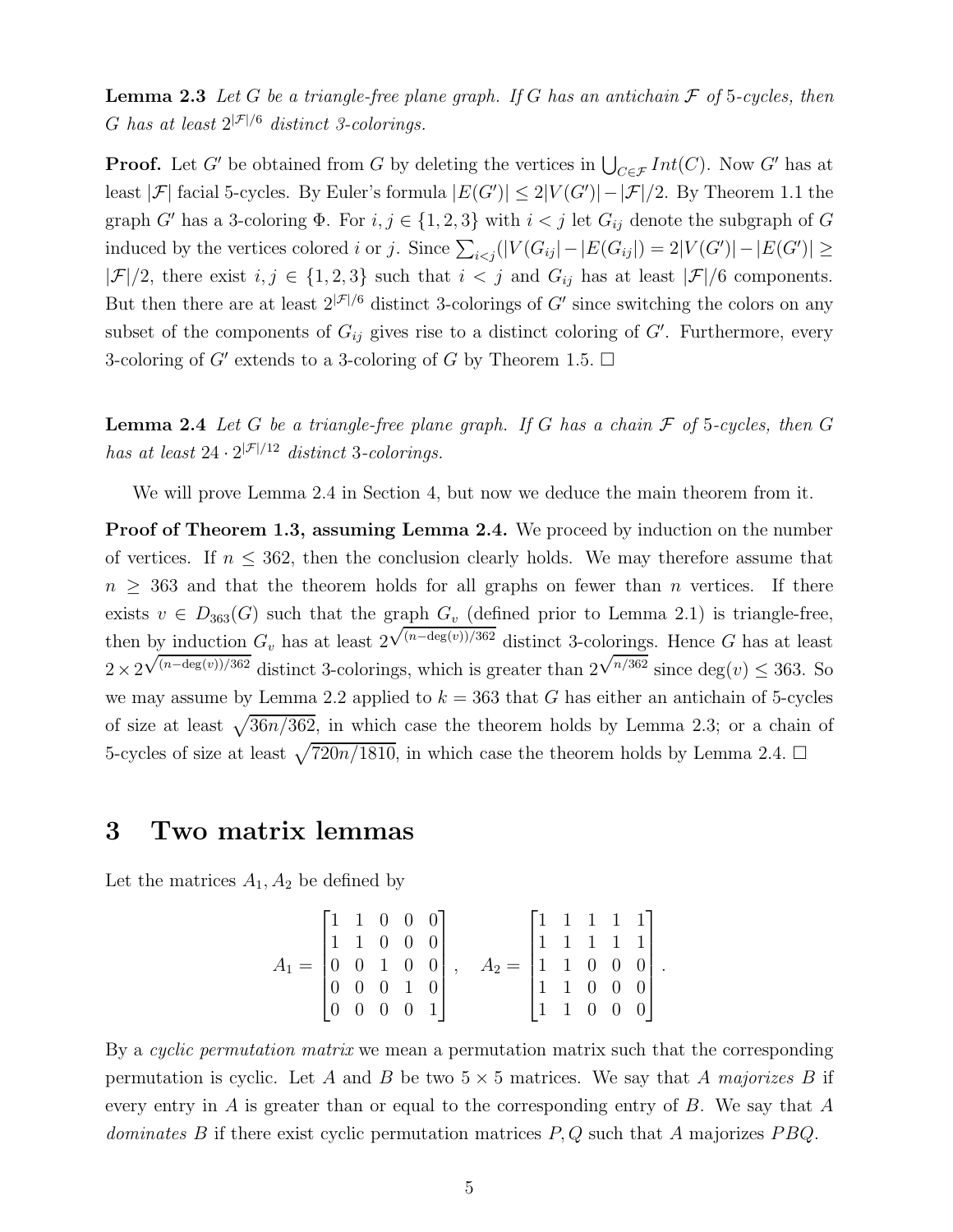**Lemma 3.1** Let  $n \geq 0$  be an integer, and let  $M_1, \ldots, M_n$  be  $5 \times 5$  matrices such that each dominates the matrix  $A_1$ . Then  $M_1M_2 \ldots M_n$  dominates the matrix  $A_1^{\lceil \frac{n}{5} \rceil}$  $\frac{1}{1}$ .

**Proof.** We may assume that  $M_1M_2...M_n = A_1P_1A_1P_2...A_1P_n$ , where  $P_1,...,P_n$  are cyclic permutation matrices. Let  $m = \lceil \frac{n}{5} \rceil$  $\frac{n}{5}$ . Since there are only five  $5 \times 5$  cyclic permutation matrices and the product of two cyclic permutation matrices is a cyclic permutation matrix, we deduce that there exist integers  $1 \leq i_1 < i_2 \cdots < i_m \leq n$  such that the matrices  $P_{i_j}P_{i_j+1}\ldots P_n$  are equal for all  $j = 1, \ldots, m$ . It follows that for all  $j =$  $1, \ldots, m-1$  the matrix  $P_{i_j}P_{i_{j+1}}\ldots P_{i_{j+1}-1}$  is the identity matrix, and hence the matrix  $B_j =$  $P_{i_j}A_1P_{i_j+1}A_1...A_1P_{i_{j+1}-1}$  majorizes the identity matrix. Let  $B_0 = A_1P_1A_1P_2...A_1P_{i_1-1}$ and  $B_m = P_{i_m} A_1 P_{i_m+1} \dots A_1 P_n$ . Then  $M_1 M_2 \dots M_n = B_0 A_1 B_1 A_1 B_2 \dots A_1 B_{m-1} A_1 B_m$ . Now,  $B_0$  majorizes some cyclic permutation, and so does  $B_m$ , and  $A_1B_1A_1B_2...A_1B_{m-1}A_1$ majorizes  $A_1^m$ , as desired.  $\Box$ 

We denote the vector of all ones by 1.

**Lemma 3.2** Let  $n \geq 2$  be an integer, and let  $M_1, M_2, \ldots, M_{n-1}$  be  $5 \times 5$  matrices with nonnegative entries such that each of them dominates  $A_1$  or  $A_2$ . Let  $M = M_1 M_2 \cdots M_{n-1}$ , and let  $\mathbf{1}^T M = (x_0, x_1, \ldots, x_4)$ . Then there exist four distinct indices  $0 \leq i, j, k, l \leq 4$  such that  $\min\{x_i, x_j\} \cdot \min\{x_k, x_l\} \ge 2^{n/6}.$ 

**Proof.** We prove the lemma by induction on n. If  $n = 2$  then we may assume that  $M_1 = A_1$  or  $M_1 = A_2$ , and hence  $x_0, x_1 \geq 2, x_2, x_3, x_4 \geq 1$ , and hence the lemma holds. We may therefore assume that  $n \geq 3$ , and that the lemma holds for all smaller values of n. If  $M_i$  dominates  $A_1$  for all  $i = 1, 2, ..., n - 1$ , then by Lemma 3.1 the product  $M_1 \ldots M_{n-1}$  dominates  $A_1^{[n/5]}$  $1^{(n)}$ . Thus there exist distinct indices  $i, j = 0, 1, \ldots, 4$  such that  $\min\{x_i, x_j\} \ge 2^{\lceil n/5 \rceil}$ . Let  $k, l \in \{0, 1, ..., 4\} - \{i, j\}$  be distinct. Then  $x_k, x_l \ge 1$ , and hence the indices  $i, j, k, l$  satisfy the conclusion of the lemma. This completes the case when each  $M_i$  dominates  $A_1$ .

So we may select the largest integer  $p \in \{1, 2, \ldots, n-1\}$  such that  $M_p$  dominates  $A_2$ . Without loss of generality we may assume that  $M_p = A_2$ . Let  $\mathbf{1}^T (M_1 \dots M_{p-1}) = (y_0, \dots, y_4)$ . Since  $p \leq n$ , the induction hypothesis implies that there exist four distinct indices  $0 \leq$  $i, j, k, l \leq 4$  such that  $\min\{y_i, y_j\} \cdot \min\{y_k, y_l\} \geq 2^{p/6}$ . Without loss of generality we may assume that  $0 \leq i \leq 1$ .

We first dispose of the case  $p = n - 1$ . Then  $x = (x_0, \ldots, x_4) = (y_0, \ldots, y_4)M_p$ . Thus  $x_0 = x_1 \ge y_k + y_l \ge 2 \min\{y_k, y_l\}$  and  $x_2 = x_3 = x_4 \ge y_i$ . Therefore,

$$
\min\{x_0, x_1\} \cdot \min\{x_2, x_3\} \ge 2 \min\{y_i, y_j\} \cdot \min\{y_k, y_l\} \ge 2 \cdot 2^{(n-1)/6} \ge 2^{n/6},
$$

as desired. This completes the case  $p = n - 1$ .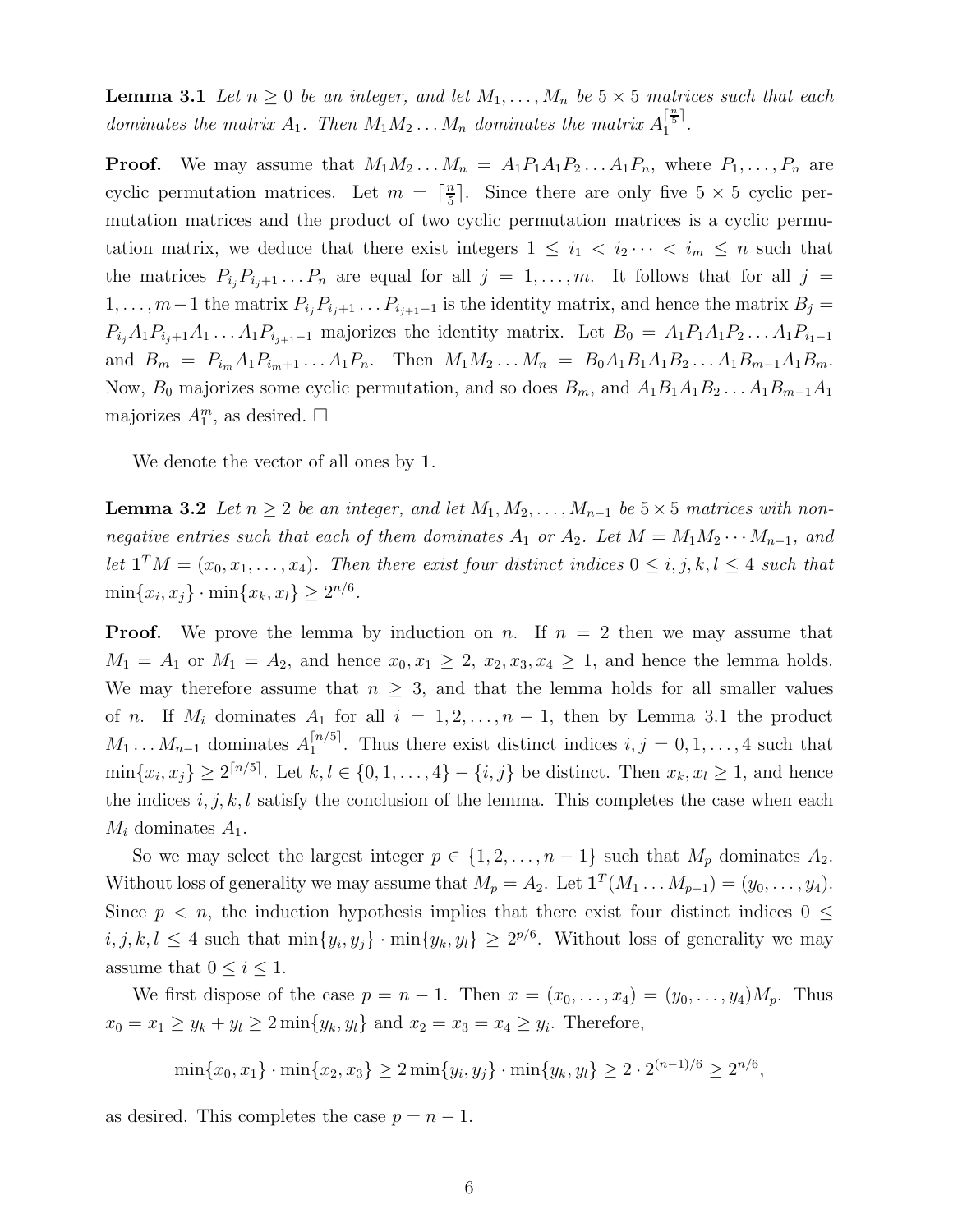We may therefore assume that  $p < n-1$ . The choice of p implies that  $M_{p+1}, M_{p+2}, \ldots, M_{n-1}$ all dominate  $A_1$ . Let  $B = M_{p+1}M_{p+2}\ldots M_{n-1}$  and let  $u = \sum_{i=0}^{4} y_i$  and let  $v = y_0 + y_1$ . Thus  $(x_0, \ldots, x_4) = (y_0, \ldots, y_4)M_pB = (u, u, v, v, v)B.$ 

By Lemma 3.1, B dominates  $A_1^{[(n-p-1)/5]}$  $1^{[(n-p-1)/3]}$ . Thus there exist distinct indices  $s, t \in \{0, 1, \ldots, 4\}$ and distinct indices  $s', t' \in \{0, 1, ..., 4\}$  such that  $b := \min\{B_{ss'}, B_{st'}, B_{ts'}, B_{tt'}\} \ge 2^{\lceil (n-p-1)/5 \rceil - 1}$ . It follows that  $x_{s'}$ ,  $x_{t'} \ge 2bv$ , and if  $\{s,t\} \cap \{0,1\} \neq \emptyset$ , then  $x_{s'}$ ,  $x_{t'} \ge bu$ .

Recall that the matrix B dominates  $A_1^{[(n-p-1)/5]}$  $\prod_{1}^{\lfloor (n-p-1)/5 \rfloor}$ . If  $\{s, t\} \cap \{0, 1\} = \emptyset$ , then there exist distinct indices  $r, r' \in \{0, 1, ..., 4\} - \{s', t'\}$  such that  $B_{1r}, B_{2r'} \ge 1$ , and hence  $x_r, x_{r'} \ge u$ . If  $\{s, t\} \cap \{0, 1\} \neq \emptyset$ , then we select  $r, r' \in \{0, 1, ..., 4\} - \{s', t'\}$  arbitrarily; in that case  $x_r, x_{r'} \geq v.$ 

The results of the previous two paragraphs imply that  $\min\{x_{s'}, x_{t'}\} \cdot \min\{x_r, x_{r'}\} \geq buv$ . But  $v \ge y_i \ge \min\{y_i, y_j\}$  and  $u \ge y_k + y_l \ge 2 \min\{y_k, y_l\}$ . We conclude that

 $\min\{x_{s'}, x_{t'}\} \cdot \min\{x_r, x_{r'}\} \geq buv \geq 2b \min\{y_i, y_j\} \cdot \min\{y_k, y_l\} \geq 2^{p/6 + \lceil (n-p-1)/5 \rceil} \geq 2^{n/6},$ as desired.  $\square$ 

# 4 Chains of 5-Cycles

In order to prove Lemma 2.4, we will first characterize how the 3-colorings of an outer 5-cycle of a plane graph G extend to the 3-colorings of another 5-cycle. If C is a 5-cycle in a graph G and  $\Phi$  a 3-coloring of C, then there exists a unique vertex  $v \in V(C)$  such that v is the only vertex of C colored  $\Phi(v)$ . We call such a vertex the special vertex of C for  $\Phi$ . Let G be a triangle-free plane graph and  $C_1, C_2$  be 5-cycles in G such that  $C_1 \neq C_2$  and  $Int(C_2) \subseteq$ Int(C<sub>1</sub>). Let us choose a fixed orientation of the plane, and let  $C_1 := u_1 \dots u_5, C_2 := v_1 \dots v_5$ be both numbered in clockwise order. Then we define a *color transition matrix* M of G with respect to  $C_1$  and  $C_2$  as follows. Let G' be the subgraph of G consisting of all the vertices and edges of G drawn in the closed annulus bounded by  $C_1 \cup C_2$ . We let  $M_{ij}$  equal one sixth the number of 3-colorings  $\Phi$  of G' such that  $u_i$  is the special vertex of  $C_1$  for  $\Phi$  and  $v_j$  is the special vertex of  $C_2$  for  $\Phi$ . The following lemma is straightforward.

**Lemma 4.1** Let G be a triangle-free graph and  $\mathcal{F} = \{C_1, \ldots, C_n\}$  be a family of 5-cycles such that  $Int(C_i) \supseteq Int(C_j)$  if  $1 \leq i < j \leq n$ . Let  $M_i$  be a color transition matrix of G with respect to  $C_i$  and  $C_{i+1}$ . Then  $M_1M_2 \ldots M_{n-1}$  is a color transition matrix of G with respect to  $C_1$  and  $C_n$ .

Let us recall that the matrices  $A_1, A_2$  were defined at the beginning of Section 3.

**Lemma 4.2** Let G be a graph isomorphic to one of the graphs shown in Fig. 1. If  $C_1, C_2$ are the two cycles of G shown in Fig. 1, and M is a color transition matrix of G with respect to  $C_1$  and  $C_2$ , then M dominates either  $A_1$  or  $A_2$ .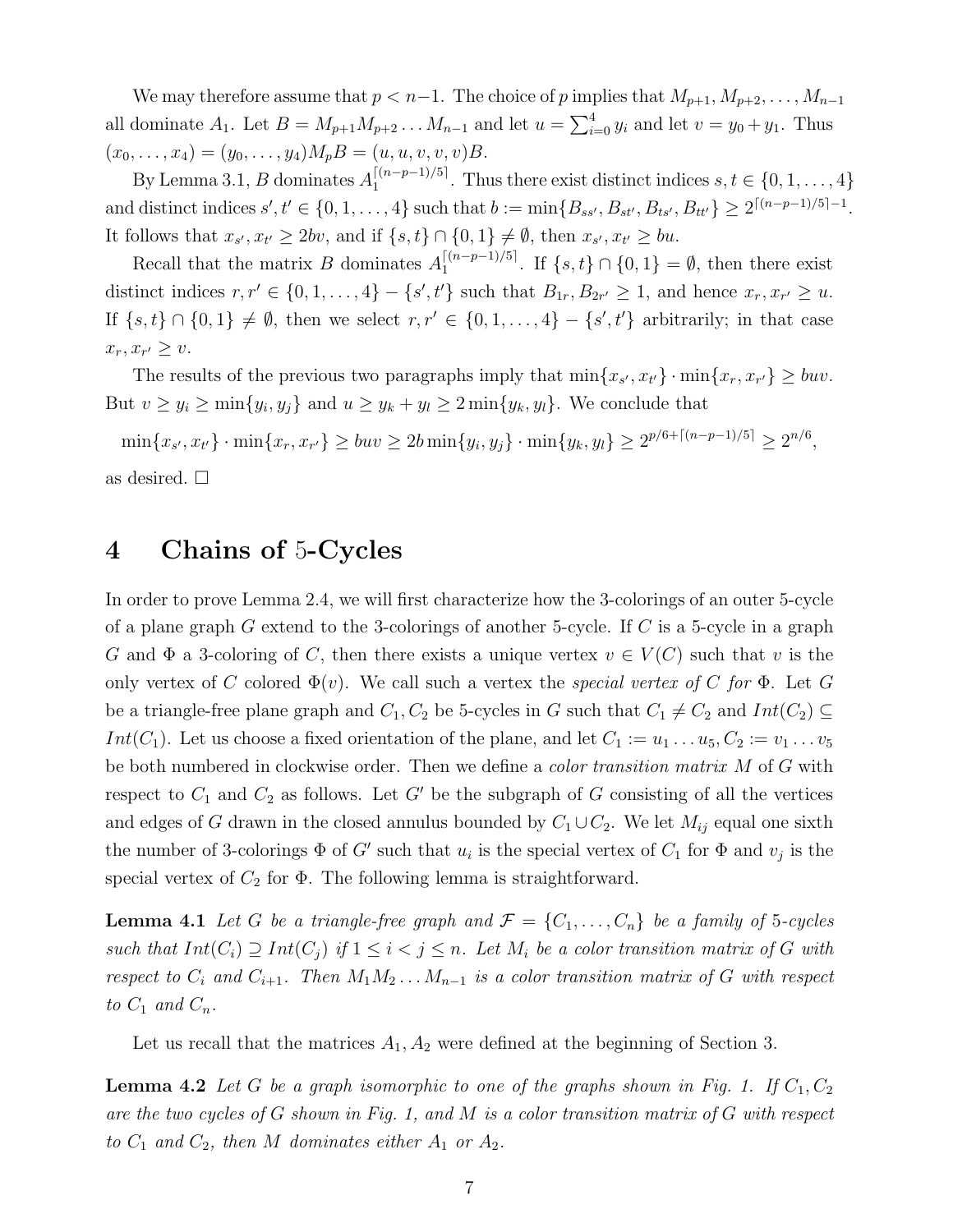

Figure 1: Basic Graphs

**Proof.** Let  $M_i$  be a color transition matrix of  $B_i$  with respect to  $C_1, C_2$ , where  $1 \leq i \leq 4$ . Determining the various valid colorings of the  $B_i$ 's gives the following matrices up to cyclic permutations of rows and columns:

$$
M_1 = \begin{bmatrix} 1 & 1 & 0 & 0 & 0 \\ 1 & 1 & 0 & 0 & 0 \\ 0 & 0 & 1 & 0 & 0 \\ 0 & 0 & 0 & 1 & 0 \\ 0 & 0 & 0 & 0 & 1 \end{bmatrix}, M_2 = \begin{bmatrix} 1 & 1 & 1 & 1 & 1 \\ 1 & 1 & 1 & 1 & 1 \\ 1 & 1 & 0 & 0 & 0 \\ 1 & 1 & 0 & 0 & 0 \\ 1 & 1 & 0 & 0 & 0 \end{bmatrix}, M_3 = \begin{bmatrix} 1 & 1 & 1 & 0 & 1 \\ 0 & 1 & 0 & 1 & 0 \\ 0 & 1 & 1 & 1 & 1 \\ 1 & 0 & 1 & 1 & 1 \\ 0 & 0 & 1 & 1 & 1 \end{bmatrix},
$$

$$
M_4 = \begin{bmatrix} 1 & 1 & 1 & 0 & 0 \\ 1 & 1 & 1 & 0 & 0 \\ 1 & 1 & 1 & 0 & 0 \\ 0 & 0 & 0 & 1 & 1 \\ 0 & 0 & 0 & 1 & 1 \end{bmatrix}.
$$

Therefore,  $M_1, M_3$  and  $M_4$  dominate  $A_1$  and  $M_2$  dominates  $A_2$ .  $\Box$ 

In the rest of the paper, we call the graphs shown in Figure 1 basic graphs.

**Definition 4.3** Let G be a triangle-free plane graph and  $C_1$ ,  $C_2$  be two distinct 5-cycles in G. Let  $i \in \{1,2\}$ , and let  $C_i = v_1w_1w_2w_3w_4$ . Further suppose that there exist two vertices of degree three  $w_5, w_6 \in V(G) - V(C_i)$  and three facial 5-cycles distinct from  $C_1$  and  $C_2$ :  $v_1v_4w_6w_3w_4$ ,  $v_1v_3w_5w_2w_1$ , and  $v_2w_5w_2w_3w_6$ . Finally suppose that either  $v_1$  has degree four and does not belong to  $C_{3-i}$ , or that  $v_2$  has degree three and does not belong to  $C_{3-i}$ . Then we say that G has an  $H$ -structure around  $C_i$ , or simply an  $H$ -structure. An illustration is shown in Fig. 2.

We denote the  $5 \times 5$  matrix of all ones by J. If G is a graph and X is a vertex or a set of vertices of G, then we denote by  $G\backslash X$  the graph obtained from G by deleting X.

**Lemma 4.4** Let G be a triangle-free plane graph and let  $C_1, C_2$  be two distinct 5-cycles in G. If G has an H-structure and every 4-cycle and every 6-cycle in G separates  $C_1$  from  $C_2$ , then every color transition matrix of G with respect to  $C_1, C_2$  dominates the matrix J.

**Proof.** Let G have an H-structure around  $C_2$  with its vertices labeled as in Definition 4.3. Let  $W := \{w_1, w_2, \ldots, w_6\}$ . We will need the following claim.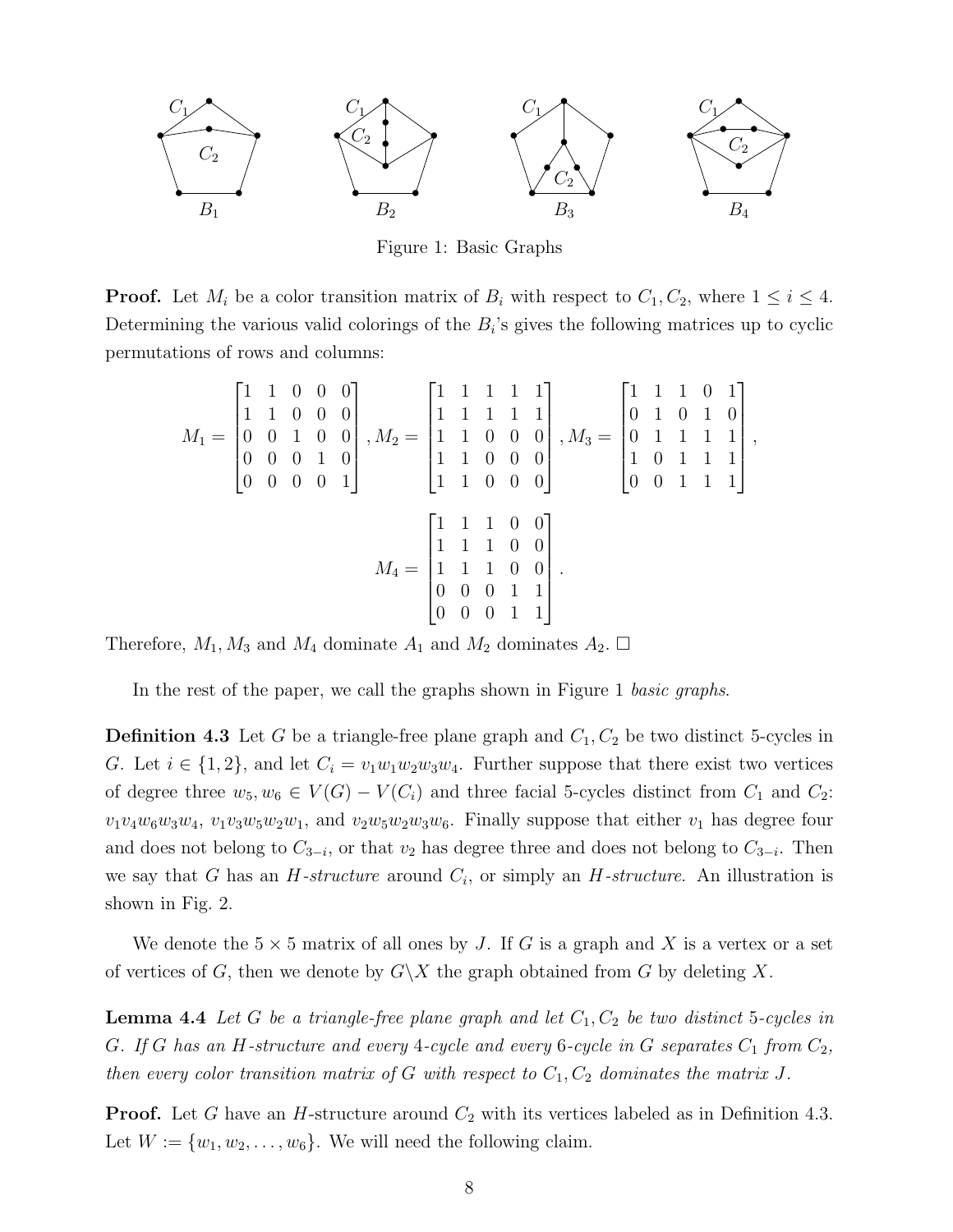

Figure 2: An H-structure

(1) Every 3-coloring of  $C_1$  can be extended to a 3-coloring of  $G\backslash W$  such that  $v_1$  and  $v_2$  are colored the same.

Let us first deduce the lemma from the claim. It is straightforward to verify that for every  $v \in V(C_2)$ , every 3-coloring of  $G\backslash W$  in which  $v_1$  and  $v_2$  are colored the same color can be extended to a 3-coloring  $\Phi$  of G such that v is the special vertex of C for  $\Phi$ . This and (1) imply the conclusion of the lemma.

Thus it remains to prove (1). To that end assume first that  $v_1$  has degree four and does not belong to  $C_1$ . Let G' be the graph obtained from  $G\backslash W\backslash v_1$  by adding the edges  $v_2v_3$  and  $v_2v_4$ . We claim that G' is triangle-free. Indeed, otherwise either  $v_2$  and  $v_3$  have a common neighbor, or  $v_2$  and  $v_4$  have a common neighbor in  $G\backslash W\backslash v_1$ . From the symmetry we may assume that  $v_2$  and  $v_3$  have a common neighbor  $z \notin W \cup \{v_1\}$ . But then either  $zv_3w_5v_2$  is a 4-cycle in G which does not separate  $C_1$  from  $C_2$  or  $zv_2w_6v_4v_1v_3$  is a 6-cycle in G which does not separate  $C_1$  from  $C_2$ , a contradiction in either case. Thus  $G'$  is triangle-free, and hence every 3-coloring of  $C_1$  extends to a 3-coloring  $\Phi$  of  $G'$  by Theorem 1.5. By letting  $\Phi(v_1) := \Phi(v_2)$  we obtain a coloring desired for (1).

We may therefore assume that  $v_2$  has degree three and does not belong to  $C_1$ . Let  $v_5 \neq w_5, w_6$  be the third neighbor of  $v_2$ . Notice that  $v_5 \neq v_1$  as then there would be a 4-cycle which does not separate  $C_1$  from  $C_2$ . Moreover,  $v_5 \neq v_3, v_4$  as G is triangle-free. Now let  $G_1$  be the graph obtained from  $G\backslash W\backslash v_2$  by identifying  $v_3$  and  $v_5$ . Similarly, let  $G_2$  be the graph obtained from  $G\backslash W\backslash v_2$  by identifying  $v_4$  and  $v_5$ .

Now we claim that at least one of the graphs  $G_1, G_2$  is triangle-free. To prove this claim, suppose that  $G_1$  and  $G_2$  are not triangle-free. Since  $G_1$  is not triangle-free, there exists a path  $v_5z_1z_2v_3$ . Moreover, the 6-cycle  $v_5z_1z_2v_3w_5v_2$  must separate  $C_1$  and  $C_2$ . Furthermore,  $z_1 \neq v_4$  as otherwise  $v_5v_2w_6v_4$  is a 4-cycle not separating  $C_1$  from  $C_2$ . Also  $z_1 \neq v_1$  and  $z_2 \neq v_4$  since G is triangle-free. Similarly  $z_2 \neq v_1$  as otherwise  $v_1v_4w_6v_2v_5z_1$  is a 6-cycle not separating  $C_1$  from  $C_2$ .

Since  $G_2$  is not triangle-free, there exists a path  $v_5z_1'z_2'v_4$ . By a similar reasoning as for  $G_1$ , we find that  $z'_1, z'_2$  are distinct from  $v_4$  and  $v_1$  and that the 6-cycle  $v_5z'_1z'_2v_4w_6v_2$  must separate  $C_1$  and  $C_2$ . Since G is a plane graph, this implies that  $\{z_1, z_2\} \cap \{z_1', z_2'\} \neq \emptyset$ . Notice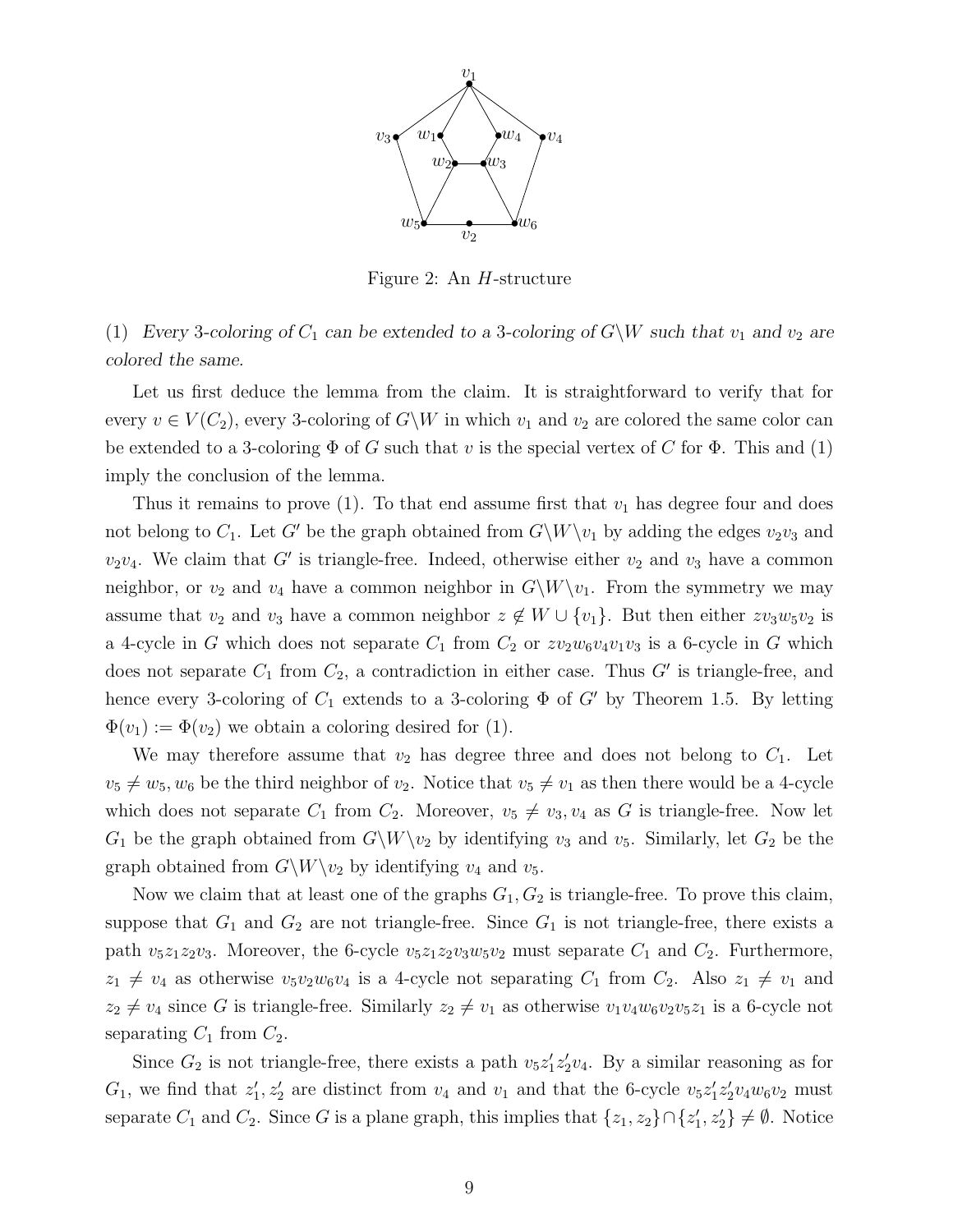that  $z_1 \neq z'_1$  as G is simple and both 6-cycles described above separate  $C_1$  from  $C_2$ . If  $z'_1 = z_2$ or if  $z_1 = z_2'$ , then G has a triangle, a contradiction. Thus  $z_2 = z_2'$ . But then  $v_4z_2v_3v_1$  is a 4-cycle which does not separate  $C_1$  from  $C_2$ , a contradiction. This proves our claim that one of  $G_1, G_2$ , say  $G'$ , is triangle-free.

Since G' is triangle-free, every 3-coloring of  $C_1$  extends to a 3-coloring  $\Phi$  of G' by Theorem 1.5. Since one neighbor of  $v_1$  has the same color as  $v_5$ , we may set  $\Phi(v_2) := \Phi(v_1)$  and thus obtain a coloring desired for (1). This completes the proof of (1), and hence the proof of the lemma.  $\square$ 

**Definition 4.5** Let G be a triangle-free plane graph, let  $C_1, C_2$  be two 5-cycles in G, and let f be a face of G bounded by a 5-cycle  $C_3$ , where  $C_1, C_2, C_3$  are pairwise distinct. We say that f is a *good face* if one of the following conditions hold:

- 1. At least four vertices of  $C_3$  have degree three and  $E(C_3) \cap (E(C_1) \cup E(C_2)) = \emptyset$ , or
- 2. all five vertices of  $C_3$  have degree three and either  $E(C_3) \cap E(C_1) = \emptyset$  or  $E(C_3) \cap E(C_2) =$  $\emptyset$ .

If the first condition holds, then we say that f is a good face of the first kind, and if the second condition holds, then we say that f is a good face of the second kind.

**Lemma 4.6** Let G be a triangle-free plane graph and  $C_1, C_2$  be two distinct 5-cycles in G. Assume that all vertices of G of degree two are on  $C_1$  and  $C_2$ ; for every integer  $k \in \{4,6,7\}$ every k-cycle in G separates  $C_1$  from  $C_2$ ; every 5-cycle of G bounds a face; and every face in  $G$  is bounded by a cycle of length five. If  $G$  has a good face, then there exists a trianglefree graph G' and two 5-cycles  $C'_1 \neq C'_2$  in G' such that  $|V(G')| < |V(G)|$  and every color transition matrix of G with respect to  $C_1$  and  $C_2$  dominates some color transition matrix of  $G'$  with respect to  $C'_1$  and  $C'_2$ .

**Proof.** We say that a cycle C in G is an *important cycle* if  $C = C_1$ ; or  $C = C_2$ ; or C has length four, six or seven; or  $C$  has length nine and no vertex of  $G$  has three or more neighbors on C. Let us assume for a moment that some important cycle C does not separate  $C_1$  from  $C_2$ . Then C has length nine by hypothesis, and hence no vertex of G has three or more neighbors on  $C$ . Let  $G'$  be the subgraph of  $G$  obtained by deleting all vertices and edges drawn in the face of C that is disjoint from  $C_1$  and  $C_2$ . Then  $|V(G')| < |V(G)|$ , because every face of  $G$  is bounded by a 5-cycle. By Theorem 1.4 every 3-coloring of  $G'$  extends to a 3-coloring of  $G$ , and hence  $G'$  satisfies the conclusion of the lemma. Thus we may assume that every important cycle in  $G$  separates  $C_1$  from  $C_2$ . It follows that

(∗) for every subgraph H of G, at most two facial cycles of H are important.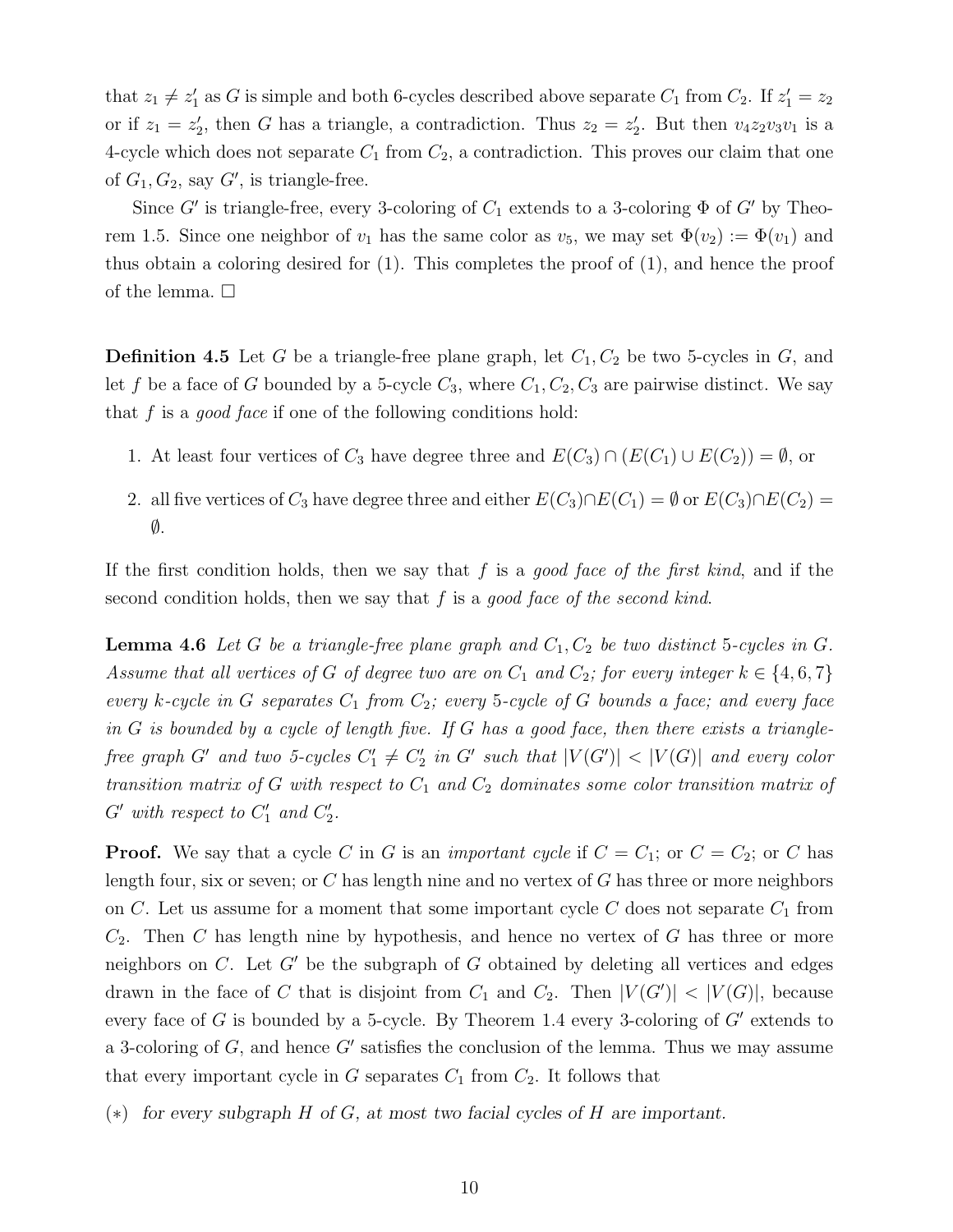Good face of the first kind. Let f be a good face of the first kind bounded by the cycle  $C_3 := v_1, \ldots, v_5$  where  $v_1, \ldots, v_4$  are vertices of degree three on  $C_3$ . For  $i = 1, 2, 3, 4$  let  $w_i$  be the neighbor of  $v_i$  which is not on  $C_3$ . Let  $S = \{v_1, v_2, \ldots, v_5, w_1, w_2, w_3, w_4\}$ . These vertices are pairwise distinct, because  $G$  is triangle-free and has no separating 5-cycles. Similarly, no  $v_i$  is adjacent to  $w_j$  for  $i \neq j$ . Finally, we claim that  $w_i$  is not adjacent to  $w_j$  for  $i, j \in \{1, 2, 3, 4\}$  with  $i \neq j$ . Indeed, this follows similarly if  $j = i + 2$ , or  $i = 1$  and  $j = 4$ , and so we may assume that  $i \in \{1,2,3\}$  and  $j = i + 1$ . But  $w_i$  and  $w_{i+1}$  have a common neighbor, because the path  $w_i v_i v_{i+1} w_{i+1}$  is a subpath of a facial cycle (of length five), and hence  $w_i$  and  $w_j$  are not adjacent, because G is triangle-free. Thus we have shown that

(0) the vertices of S are pairwise distinct, and the only edges of  $G$  with both ends in S are the edges of  $C_3$  and the edges  $v_i w_i$  for  $i = 1, 2, 3, 4$ .

Let  $G_1$  be the graph obtained from G by deleting the vertices  $v_1, \ldots, v_4$ , identifying  $w_2$ with  $w_3$ , and adding the edge  $w_1w_4$ . Let  $G_2$  be the graph obtained from G by deleting the vertices  $v_1, \ldots, v_4$ , identifying  $w_3$  with  $v_5$ , and identifying  $w_1$  with  $w_2$ . Let  $G_3$  be the graph obtained from G by deleting the vertices  $v_1, \ldots, v_4$ , identifying  $w_2$  with  $v_5$ , and identifying  $w_3$  with  $w_4$ .

We will prove that at least one of the graphs  $G_1, G_2$  or  $G_3$  is triangle-free. The lemma then follows, for if  $G'$  is one of the above three graphs that is triangle-free, then we may assume that  $C_1$  and  $C_2$  are 5-cycles in G'. It is well-known [7] that every 3-coloring of G' can be converted to a 3-coloring of  $G$ , and hence every color transition matrix of  $G'$  with respect to  $C_1$  and  $C_2$  dominates some color transition matrix of G with respect to  $C_1$  and  $C_2$ , as desired.

Thus it remains to prove the claim that one of  $G_1, G_2, G_3$  is triangle-free. To that end we may assume the contrary. From the fact that  $G_1$  is not triangle-free, we deduce that there exist vertices  $z_1, z_2 \in V(G) - \{v_1, v_2, v_3, v_4\}$  such that either

(1a) 
$$
w_1z_1w_4v_4v_5v_1
$$
 is a cycle in G

or

(1b)  $w_2z_1z_2w_3v_3v_2$  is a cycle in G.

In either case, let  $C_4$  denote the corresponding cycle. Similarly, the fact that  $G_2$  is not triangle-free implies that there exist vertices  $x_1, x_2 \in V(G) - \{v_1, v_2, v_3, v_4\}$  such that either

$$
(2a) w_1 x_1 x_2 w_2 v_2 v_1 \text{ is a cycle in } G
$$

or

### $(2b)$   $v_5x_1x_2w_3v_3v_4$  is a cycle in G.

In either case, let  $C_5$  denote the corresponding cycle. Finally, the fact that  $G_3$  is not trianglefree implies that there exist vertices  $x_3, x_4 \in V(G) - \{v_1, v_2, v_3, v_4\}$  such that either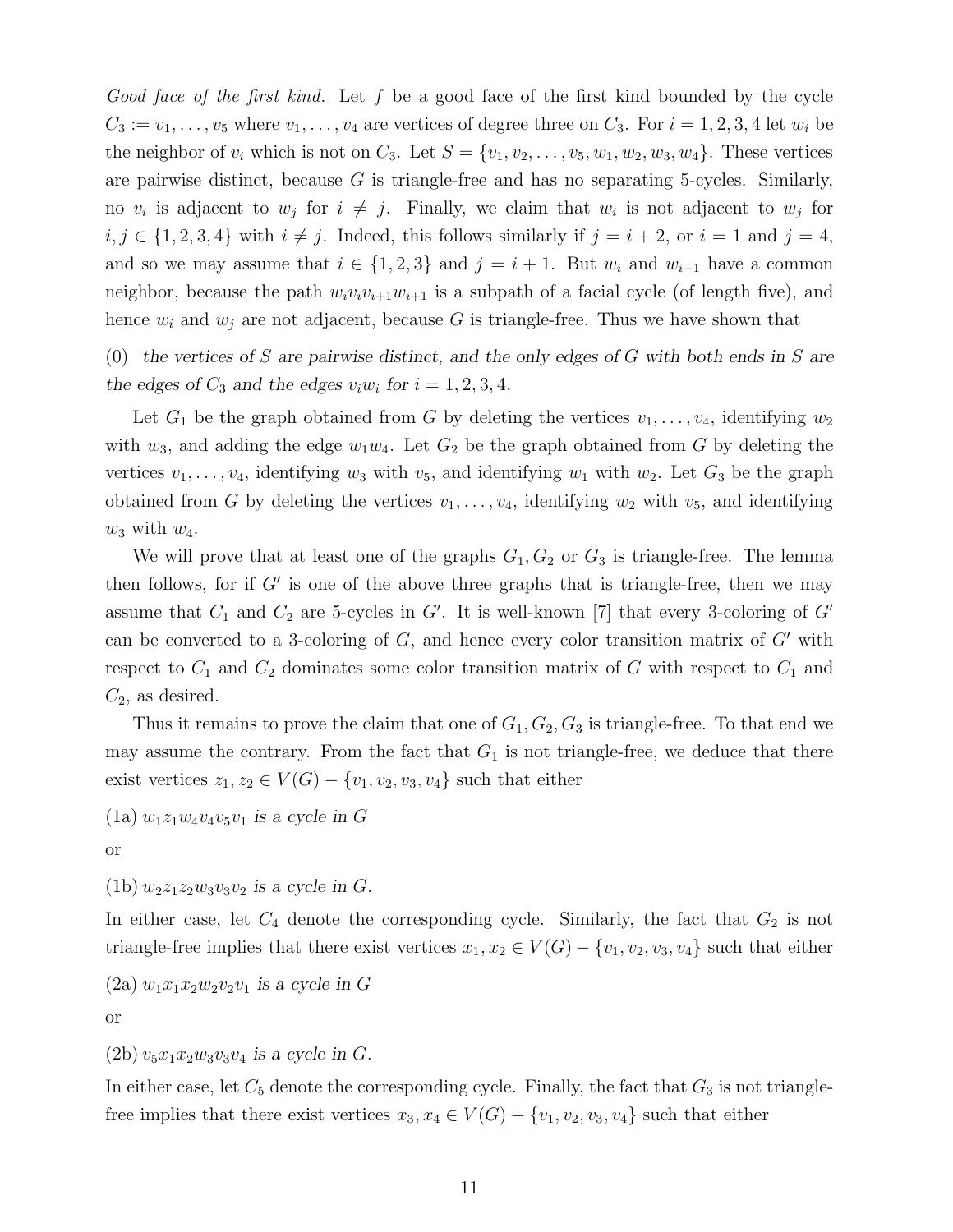or

### (3b)  $v_5x_3x_4w_2v_2v_1$  is a cycle in G.

In either case, let  $C_6$  denote the corresponding cycle. From  $(0)$  we deduce that

 $(4)$   $x_1, x_2, x_3, x_4, z, z_1, z_2 \notin S$ .

If (2a) and (3a) hold, then in both cases (1a) and (1b) the subgraph  $C_3 \cup C_4 \cup C_5$  has at least three important faces, contrary to (∗). (This requires some checking. For instance, in case (1b) it is possible that  $z_1 = x_4$  or  $z_2 = x_1$ .) Thus from the symmetry we may assume that (2b) holds.

Assume now that (1a) holds. Then by planarity and (4) either  $z_1 = x_1$  or  $z_1 = x_2$ . In the former case the subgraph of G induced by  $\{v_1, v_4, v_5, w_1, w_4, x_1\}$  has three important faces, contrary to (\*), and in the latter case the 5-cycles  $v_5x_1x_2w_4v_4$  and  $v_4w_4x_2w_3v_3$  are facial and not equal to  $C_1$  or  $C_2$  (because each shares an edge with  $C_3$ ), and hence  $w_4$  has degree two, contrary to hypothesis. We conclude that (1a) does not hold.

Thus (1b) and (2b) hold. By considering the subgraph  $C_3 \cup C_4 \cup C_5$  of G we deduce from (\*) that  $v_5v_1v_2w_2z_1z_2w_3x_2x_1$  is a cycle of length nine, and some vertex of G has at least three neighbors on it. That vertex is  $w_1$ , and hence  $w_1$  has degree three and is adjacent to  $v_1, z_1, x_2$ . Since every face of G is bounded by a 5-cycle, there is a vertex u such that  $w_2v_2v_3w_3u$  is a facial 5-cycle. Then  $w_2z_1z_2w_3u$  is also a 5-cycle, and hence also bounds a face. It follows that u has degree two, and so one of the incident faces is  $C_1$  or  $C_2$ ; but  $C_3$ shares no edges with  $C_1$  or  $C_2$ , and hence we may assume that  $C_2 = w_2 z_1 z_2 w_3 u$ . It follows that G has an H-structure around  $C_2$ , where the degree three vertex  $v_1$  plays the role of the vertex  $v_2$  from the definition of H-structure. Thus the subgraph  $C_1 \cup C_2$  of G satisfies the conclusion of the lemma by Lemma 4.4.

Good face of the second kind. Let f now be a good face of the second kind bounded by the cycle  $C_3 := v_1v_2 \ldots v_5$ , where each  $v_i$  has degree three. For  $i = 1, 2, \ldots, 5$  let  $w_i$  be the neighbor of  $v_i$  which is not on  $C_3$ , and let  $W := \{v_1, v_2, \ldots, v_5, w_1, w_2, \ldots, w_5\}$ . We have the following analogue of (0):

(5) the vertices of W are pairwise distinct, and the only edges of G with both ends in W are the edges of  $C_3$  and the edges  $v_i w_i$  for  $i = 1, 2, 3, 4, 5$ .

We may assume that  $G$  does not have a good face of the first kind, and hence we may assume from the symmetry that  $C_2$  shares an edge with  $C_3$ . Thus we may assume without loss of generality that  $C_2 := v_4v_5w_5zw_4$  for some vertex  $z \in V(G)$ . Let  $G_1$  be the graph obtained from  $G \setminus \{v_1, v_2, v_3, v_4\}$  by identifying  $w_3$  and  $v_5$ , and identifying  $w_1$  with  $w_2$ . Let  $G_2$  be the graph obtained from  $G \setminus \{v_5, v_1, v_2, v_3\}$  by identifying  $w_1$  with  $v_4$ , and identifying  $w_2$  with  $w_3$ .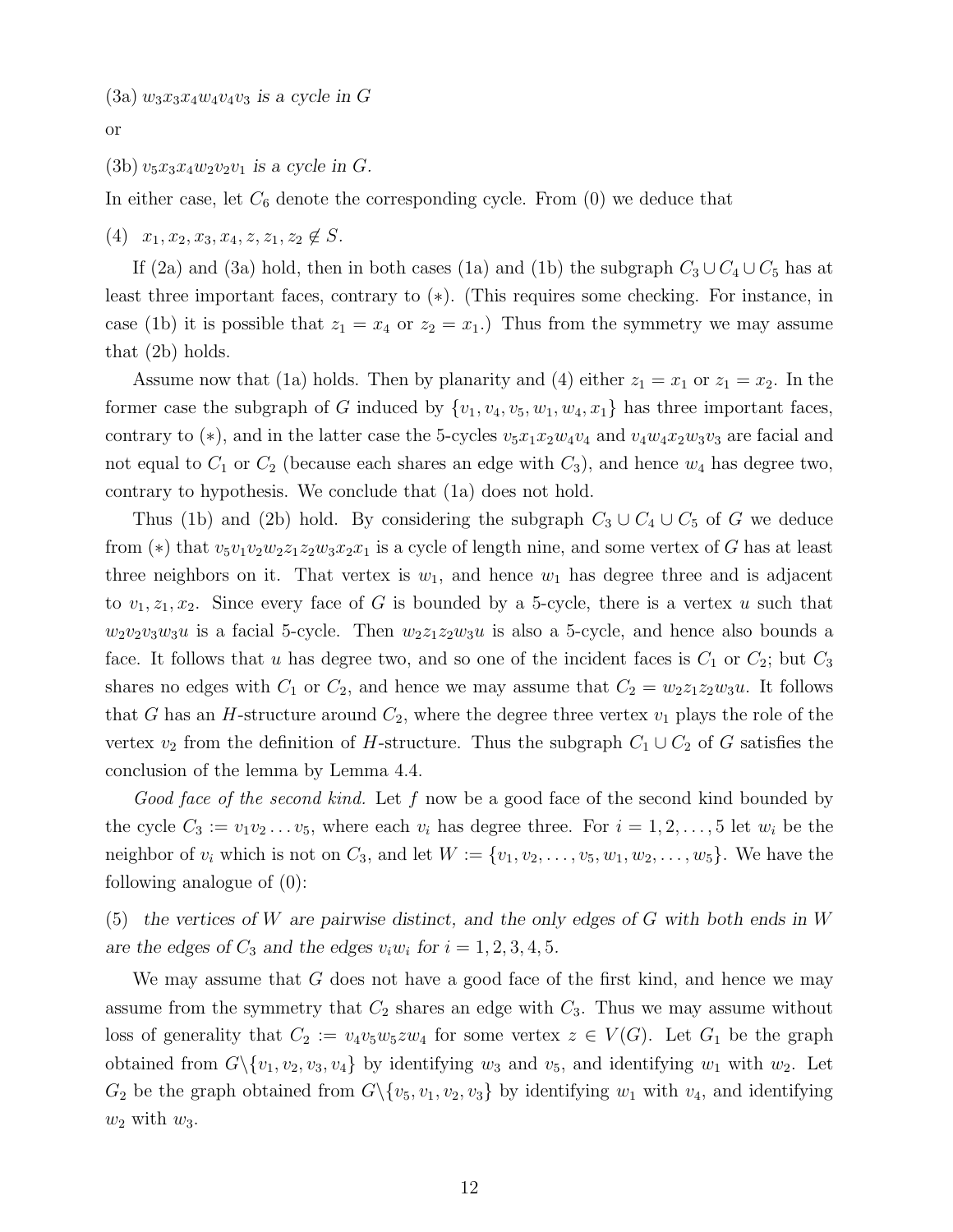We will prove below that one of  $G_1, G_2$  is triangle-free, but let us first deduce the lemma from this assertion. From the symmetry we may assume that  $G_1$  is triangle-free. Let x be the fifth vertex in the facial cycle  $w_4v_4v_3w_3x$  of G, and let y be the vertex of  $G_1$  obtained by identifying  $w_3$  and  $v_5$ . Then  $C_1$  is a cycle of  $G_1$ , and let  $C'_2 = w_5 z w_4 y x$ .

Now every 3-coloring of  $G_1$  extends to a 3-coloring of G by coloring  $v_4$  the same as x and then coloring  $v_3$ . The vertices  $w_1$  and  $w_2$  are colored the same, and  $v_5$  and  $v_3$  are colored differently. It follows that this coloring can be extended to  $v_1$  and  $v_2$ , as desired. Thus every color transition matrix of G with respect to  $C_1$  and  $C_2$  dominates some color transition matrix of  $G_1$  respect to  $C_1$  and  $C_2'$  and Lemma 4.6 holds.

It remains to prove the claim that at least one of  $G_1$  or  $G_2$  is triangle-free. To that end we may assume the contrary. Since  $G_1$  is not triangle free, there exist vertices  $x_1, x_2 \in$  $V(G) - \{v_1, v_2, v_3, v_4\}$  such that either

(6a)  $w_1x_1x_2w_2v_2v_1$  is a cycle in G

or

(6b)  $w_3x_1x_2v_5v_4v_3$  is a cycle in G.

In either case, let  $D_1$  denote the corresponding cycle. Since  $G_2$  is not triangle free, there exist vertices  $y_1, y_2 \in V(G) - \{v_1, v_2, v_3, v_5\}$  such that either

 $(7a)$   $w_3y_1y_2w_2v_2v_3$  is a cycle in G

or

(7b)  $w_1y_1y_2v_4v_5v_1$  is a cycle in G.

In either case, let  $D_2$  denote the corresponding cycle. It follows from (5) that

 $(8)$   $z, x_1, x_2, y_1, y_2 \notin W$ .

If (6a) and (7a) hold, then the graph  $H := C_2 \cup C_3 \cup D_1 \cup D_2$  has at least three important faces, contrary to  $(*)$ . Next we show that if (7b) holds, then  $w_1$  is adjacent to z. To that end assume that (7b) holds. Since  $v_4$  has degree three it follows that  $y_2 = w_4$ . If  $y_1 \neq z$ , then H has at least three important faces, contrary to  $(*)$ . Thus  $y_1 = z$  and hence  $w_1$  is adjacent to z if (7b) holds. Similarly, if (6b) holds, then  $w_3$  is adjacent to z. We conclude that if (6b) and (7b) hold, then z is adjacent to  $w_1$  and  $w_3$ , and it follows that G has an H-structure around  $C_2$ , where the degree three vertex  $v_2$  plays the role of the vertex  $v_2$  from the definition of H-structure. Therefore, the subgraph  $C_1 \cup C_2$  of G satisfies the conclusion of the lemma by Lemma 4.4.

Finally, by symmetry we may assume that (6a) and (7b) hold, and that (6b) does not. In particular,  $w_3$  is not adjacent to z. Then, as we have shown above,  $w_1$  is adjacent to z. It follows that  $z \notin \{x_1, x_2\}$ , and hence  $D := w_1 z w_4 v_4 v_3 v_2 w_2 x_2 x_1$  is a cycle of length nine. We deduce from  $(*)$  that some vertex of G has three neighbors on D. This vertex must be  $w_3$ , and its three neighbors are  $v_3, z, x_2$ , contrary to the fact that  $w_3$  is not adjacent to z.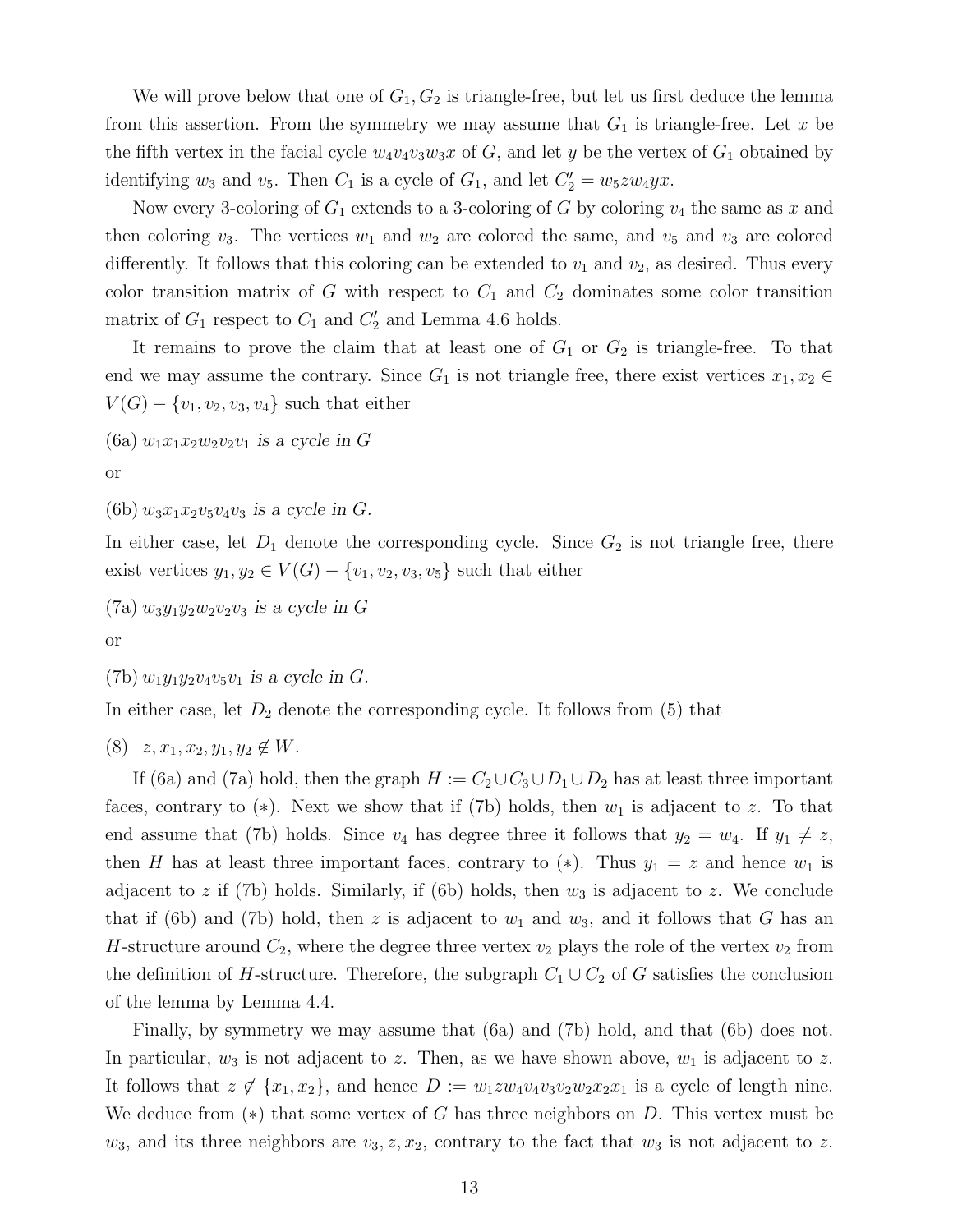This completes the proof of the fact that one of the graphs  $G_1, G_2$  is triangle-free, and hence completes the proof of the lemma.  $\square$ 

Let us recall that the matrices  $A_1, A_2$  were defined at the beginning of Section 3.

**Lemma 4.7** Let G be a triangle-free plane graph and  $C_1$ ,  $C_2$  be two distinct 5-cycles in G. Then every color transition matrix of G with respect to  $C_1$  and  $C_2$  dominates either  $A_1$  or  $A_2$ .

**Proof.** We use an argument similar to the proof of Grötzsch's Theorem given in [13]. Let us assume for a contradiction that the lemma is false, and choose a counterexample  $G$  with cycles  $C_1$  and  $C_2$  with  $|V(G)|$  minimum. Let M be a color transition matrix of G with respect to  $C_1$  and  $C_2$ .

(1) If a cycle C in G of length at most seven does not bound a face, then it separates  $C_1$ and  $C_2$ .

To prove  $(1)$  suppose for a contradiction that a cycle C of length at most seven is not facial and does not separate  $C_1$  from  $C_2$ . Then some component J of  $G\setminus V(C)$  is disjoint from  $C_1 \cup C_2$ , and hence every 3-coloring of  $G\setminus V(J)$  extends to G by Theorem 1.5. Thus M is a color transition matrix of  $G\backslash V(J)$  with respect to  $C_1$  and  $C_2$ , and hence M dominates  $A_1$ or  $A_2$  by the minimality of  $G$ , a contradiction. This proves (1).

 $(2)$  G is 2-connected.

To prove (2) we may assume that G is not 2-connected. If  $C_1$  and  $C_2$  belong to the same block B of G, then M is a color transition matrix of B and we obtain contradiction as above. If  $C_1$  and  $C_2$  are in different blocks, then M dominates the matrix of all ones, as is easily seen, a contradiction. This proves (2).

(3) Every vertex of G of degree two belongs to  $C_1 \cup C_2$ .

Claim (3) follows similarly by deleting a vertex of degree two not in  $C_1 \cup C_2$ .

(4) Every 5-cycle in G bounds a face.

To prove (4) let C be a 5-cycle in G that does not bound a face. By (1) it separates  $C_1$ from  $C_2$ . Let  $M_1$  be a color transition matrix of G with respect to  $C_1$  and  $C$ , and let  $M_2$  be a color transition matrix of G with respect to C and  $C_2$ . By Lemma 4.1 the matrix  $M_1M_2$ is a color transition matrix of G with respect to  $C_1$  and  $C_2$ . By the minimality of G the matrices  $M_1$  and  $M_2$  dominate  $A_i$  and  $A_j$ , respectively, where  $i, j \in \{1, 2\}$ . It follows that M dominates  $A_i A_j$ . Notice that  $A_1^2$ ,  $A_1 A_2$  and  $A_2 A_1$  dominate  $A_1$  and  $A_2^2$  dominates  $A_2$ , and so M dominates  $A_1$  or  $A_2$ , a contradiction. This proves (4).

(5) G has no facial 4-cycle.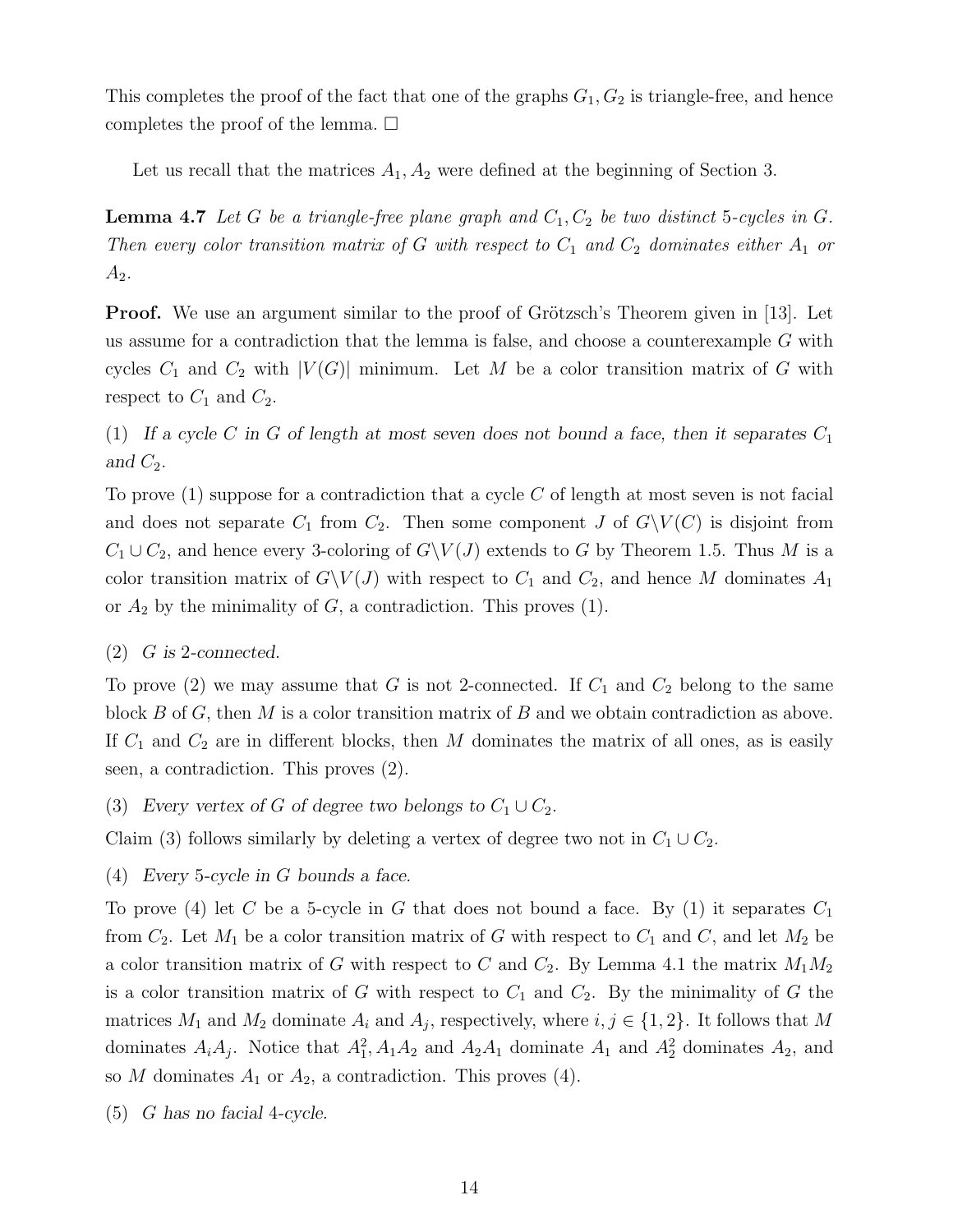To prove (5) suppose for a contradiction that  $C := v_1v_2v_3v_4$  is a facial 4-cycle in G. Let  $G_1$  be the graph obtained from G identifying  $v_1$  and  $v_3$  and let  $G_2$  be the graph obtained from G by identifying  $v_2$  and  $v_4$ . At least one of the graphs  $G_1, G_2$  is a triangle-free plane graph. From the symmetry we may assume that  $G_1$  is triangle-free. Let  $C'_1, C'_2$  be the cycles in  $G_1$  that correspond to  $C_1$  and  $C_2$ , respectively. As every 3-coloring of  $G_1$  extends to a 3-coloring of G, a color transition matrix of G with respect to  $C_1, C_2$  dominates a color transition matrix of  $G_1$  with respect to  $C'_1, C'_2$ . If  $C'_1 \neq C'_2$ , then  $G_1$  satisfies the hypotheses of lemma 4.7, and so we obtain contradiction to the minimality of G. Thus  $C_1' = C_2'$ . Now G must be isomorphic to the basic graph  $B_1$ . Then by Lemma 4.2 a color transition matrix of G with respect to  $C_1, C_2$  dominates  $A_1$ , a contradiction. This proves (5).

### (6) G has no facial cycle of length six or more.

To prove (6) suppose for a contradiction that  $C := v_1v_2 \ldots v_k$  is a facial cycle in G of length  $k \geq 6$ . Let  $G_1$  be the graph obtained from G identifying  $v_1$  and  $v_3$  and let  $G_2$  be the graph obtained from G by identifying  $v_2$  and  $v_4$ . If  $G_1$  is triangle-free, let  $G' = G_1$ . If  $G_1$  is not triangle-free, then there exists a path  $v_1u_1u_2v_3$  in G. Since  $v_1v_2v_3u_2u_1$  is not a separating 5-cycle, it must be facial. Hence  $v_2$  is degree two in G. This implies that  $G_2$  is a triangle-free plane graph, for otherwise there exists a path  $v_2v_1w_1v_4$  in G, in which case  $v_1v_2v_3v_4w_1$  is a separating 5-cycle, a contradiction. In this case let  $G' = G_2$ .

Let  $C_1', C_2'$  be the cycles in G' that correspond to  $C_1$  and  $C_2$ , respectively. Moreover, the cycles cannot be equal as there are at least three faces in  $G'$ . As every 3-coloring of  $G'$ extends to a 3-coloring of G, a color transition matrix of G with respect to  $C_1, C_2$  dominates a color transition matrix of G' with respect to  $C'_{1}, C'_{2}$ , contrary to the minimality of G. This proves (6).

(7) Every cycle in G of length four, six or seven separates  $C_1$  from  $C_2$ . Claim  $(7)$  follows immediately from  $(1)$ ,  $(5)$  and  $(6)$ .

It follows from  $(3)$ ,  $(4)$  and  $(7)$  that G satisfies the hypotheses of Lemma 4.6. In particular, every facial cycle in G has length exactly five. Let us recall that good faces were defined in Definition 4.5. Let  $f_1$  and  $f_2$  be the faces bounded by  $C_1$  and  $C_2$ , respectively. Thus  $f_1, f_2$ are never good. We may assume that

#### $(8)$  G has no good face,

because otherwise the lemma follows from Lemma 4.6.

Now we use a standard discharging argument. Let the charge of a vertex v be  $ch(v) =$  $4-deg(v)$  and the charge of a face f be  $ch(f) = 4-|f|$ . Then by Euler's formula the sum of the charges of all vertices and faces is 8. Now we discharge the vertices as follows. Suppose v is a vertex of G. If the degree of v is at least three, distribute the charge of it uniformly over the faces incident with it. Thus if v has degree  $d \geq 5$ , it will receive  $1/d$  from each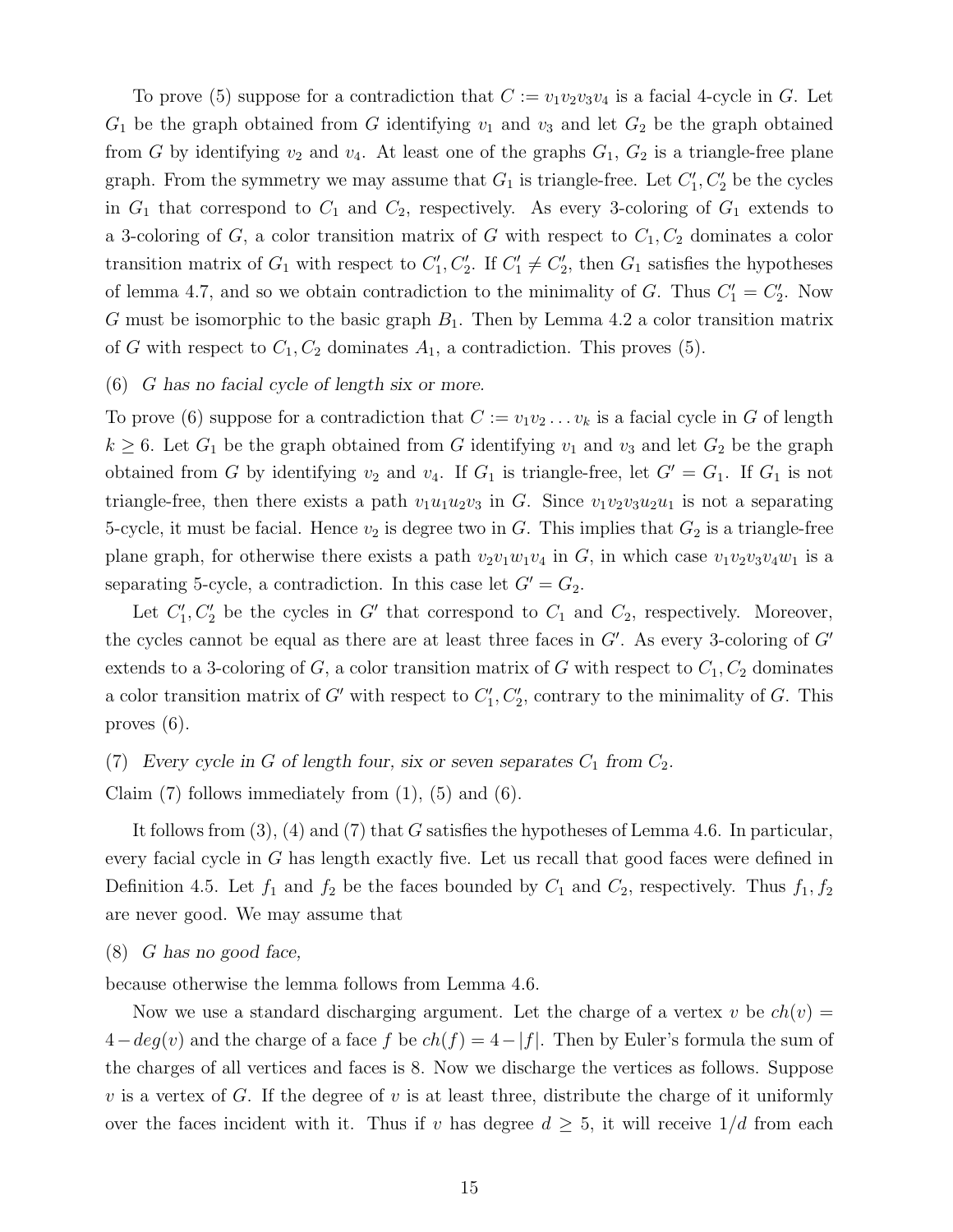adjacent face. If the degree of v is two, v must be on  $C_1$  or  $C_2$ . If v is incident with both  $f_1$ and  $f_2$  then distribute the charge of v uniformly over  $f_1$  and  $f_2$ . Otherwise, let  $f_3 \notin \{f_1, f_2\}$ be the other face incident with v. In this case let v send  $+5/3$  to  $f_i$  and  $+1/3$  to  $f_3$ . We denote the new charge of a face f by  $ch'(f)$ . The new charge of every vertex is zero. Let us recall that every face of  $G$  is bounded by a 5-cycle. The discharging rules imply that for every face  $f \notin \{f_1, f_2\}$  of  $G$ :

(9) if f is incident with five vertices of degree at most three, then  $ch'(f) = 2/3$ ; otherwise  $ch'(f) \leq 1/3$ ,

 $(10)$   $ch'(f) > 0$  if and only if f is incident with at least four vertices of degree at most three.

Let  $\mathcal{F}_1, \mathcal{F}_2$  be the set of faces other than  $f_1$  and  $f_2$  which are adjacent to  $f_1$  and  $f_2$ , respectively. Since the sum of the new charges of all faces is 8, we have either

•  $N_1 = ch'(f_1) + \sum_{f \in \mathcal{F}_1 - \mathcal{F}_2} ch'(f) + \frac{1}{2} \sum_{f \in \mathcal{F}_1 \cap \mathcal{F}_2} ch'(f) \geq +4$ , or

• 
$$
N_2 = ch'(f_2) + \sum_{f \in \mathcal{F}_2 - \mathcal{F}_1} ch'(f) + \frac{1}{2} \sum_{f \in \mathcal{F}_1 \cap \mathcal{F}_2} ch'(f) \ge +4
$$
, or

• there exists a face  $f_3 \neq f_1, f_2$  which is not adjacent to  $f_1$  or  $f_2$ , such that  $ch'(f_3) > 0$ .

The last case does not happen, because the face  $f_3$  would be good by (9), contrary to (8). By the symmetry between  $f_1$  and  $f_2$  we may therefore assume that  $N_2 \geq 4$ . Let  $C_2 := v_1v_2 \ldots v_5$ .

(11) At least two vertices of  $C_2$  have degree two.

To prove (11) we may assume for a contradiction that  $C_2$  has at most one vertex of degree two. Thus  $ch'(f_2) \leq 2$ . If for every face  $f \in \mathcal{F}_2$  either  $f \in \mathcal{F}_1$  or  $ch'(f) \leq +1/3$ , then  $N_2 \geq 4$ implies  $|\mathcal{F}_2| = 5$ . But then  $C_2$  has no vertex of degree two, implying  $ch'(f_2) \leq 2/3$ , and hence  $N_2 \leq 8/3$ , a contradiction. Thus there exists a face  $f \in \mathcal{F}_2 - \mathcal{F}_1$  such that  $ch'(f_3) > 1/3$ . But then  $f$  is good by (9), contrary to (8). This proves (11).

(12) If  $C_2$  has exactly two vertices of degree two, then they are not consecutive on  $C_2$ .

To prove (12) we may assume for a contradiction that  $v_1$  and  $v_2$  are the only vertices of degree two on  $C_2$ . Since all of the faces of G are bounded by 5-cycles, there exists a vertex w such that w is adjacent to  $v_3$  and  $v_5$ . Since the 4-cycle  $wv_3v_4v_5$  separates  $C_1$  from  $C_2$ , we deduce that  $C_3 := v_1v_5wv_3v_2$  is facial 5-cycle.

Suppose that the degree of  $v_3$  or of  $v_5$  is three. Since there must be a facial 5-cycle incident with this vertex,  $v_4$  and w, there must exist a path  $v_4xyw$ . However, the 5-cycles  $v_4xywv_3$  and  $v_4xywv_5$  must be facial. Hence G is isomorphic to  $B_2$  and Lemma 4.7 follows from Lemma 4.2.

Now we may assume that  $v_3$  and  $v_5$  have degree at least four. Thus,  $ch'(f_2) \leq +8/3$ . Moreover,  $|\mathcal{F}_2|=3$ . Notice that every face f in  $\mathcal{F}_2$  has a vertex of degree at least four so that  $ch'(f) \leq 1/3$ . Hence,  $N_2 \leq 11/3$ , a contradiction. This proves (12).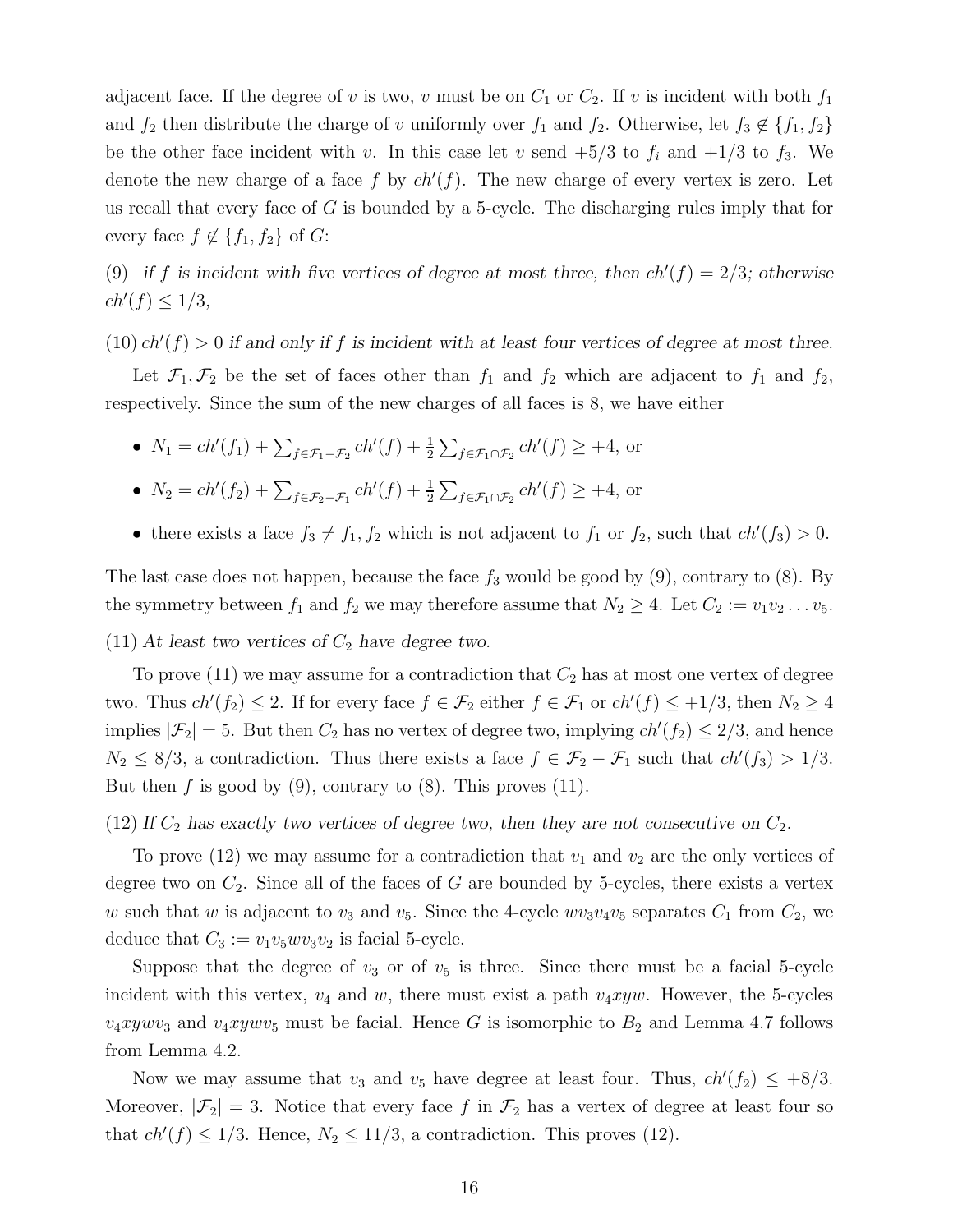#### $(13)$   $C_2$  has at least three vertices of degree two.

To prove (13) we may assume by (11) and (12) that  $C_2$  has exactly two vertices of degree two, and that they are not consecutive. Thus we may assume that  $v_1$  and  $v_3$  are the vertices of degree two on  $C_2$ . First suppose that  $v_2$  has degree three and let  $z \neq v_1, v_3$  be a neighbor of  $v_2$ . Since  $v_1$  and  $v_3$  have degree two, there exist facial 5-cycles  $v_5v_1v_2zw_1$  and  $v_4v_3v_2zw_2$ . Moreover,  $w_1 \neq w_2$  since G is triangle-free. But then  $zw_1v_5v_4w_2$  is a 5-cycle, and so it is  $C_1$ by (4). Thus G is isomorphic to the basic graph  $B_3$  and Lemma 4.7 follows from Lemma 4.2.

So we may assume that  $v_2$  has degree at least four. Thus,  $ch'(f_2) \leq +3$ . Let  $f_3 \neq f_2$  be the face incident with  $v_1, f_4 \neq f_2$  be the face incident with  $v_2$ , and let  $f_5 \neq f_2$  be the face incident with the edge  $v_4v_5$ . Since the degree of  $v_2$  is at least four,  $ch'(f_3)$ ,  $ch'(f_4) \leq +1/3$ . If  $deg(v_2) \ge 5$ , then  $ch'(f_2) \le +3 - 1/5$  and  $ch'(f_3)$ ,  $ch'(f_4) \le +1/3 - 1/5$ . Thus  $N_2 \le$  $13/3 - 3/5 < 4$ , a contradiction.

So we may assume that  $deg(v_2) = 4$ . Now if  $v_5$  has degree at least four, then  $ch'(f_2) \leq 8/3$ and  $ch'(f_3) \leq 0$ . In that case,  $N_2 \leq +11/3$ , a contradiction. Thus  $v_5$  has degree three. Similarly we find that  $v_4$  has degree three. Let  $y_1$  be the neighbor of  $v_5$  not on  $C_2$  and let  $y_2$  be the neighbor of  $v_4$  not on  $C_2$ . Note that  $y_1 \neq y_2$ . Now  $f_5$  must be incident with  $y_1$ and  $y_2$ . If  $y_1$  has degree at least four, then  $ch'(f_3) \leq 0$  and  $ch'(f_5) \leq +1/3$ . In that case,  $N_2 \leq +11/3$ , a contradiction. Thus  $y_1$  has degree three. Similarly we find that  $y_2$  also has degree three. Let  $z_1$  be the neighbor of  $y_1$  incident with  $f_3 = v_5v_1v_2z_1y_1$  and let  $z_2$  be the neighbor of  $y_2$  incident with  $f_4 = v_4v_3v_2z_2y_2$ . Finally, let  $z_3$  be the common neighbor of  $y_1$ and  $y_2$  incident with  $f_5 = v_4v_5y_1z_3y_2$ . Thus G has an H-structure and Lemma 4.7 follows from Lemma 4.4. This proves (13).

### (14) If  $C_2$  has exactly three vertices of degree two, then they are not consecutive on  $C_2$ .

To prove (14) we may assume for a contradiction that  $v_1, v_2$  and  $v_3$  have degree two, and  $v_4, v_5$  have degree at least three. Let  $G' = G \setminus \{v_1, v_2, v_3\}$ . Notice that  $v_1, v_2$  and  $v_3$  do not belong to  $C_1$  (because  $C_1 \neq C_2$ ), so  $V(C_1) \subseteq V(G')$ . Obviously for every  $1 \leq i \leq 5$  and any 3-coloring  $\Phi$  of G', we can extend  $\Phi$  to a 3-coloring of G such that  $v_i$  is the special vertex on  $C_2$  for that coloring. Since by Theorem 1.4 any 3-coloring of  $C_1$  can be extended to a 3-coloring of  $G'$ , a color transition matrix of G with respect to  $C_1$  and  $C_2$  dominates the matrix  $J$ . This proves  $(14)$ .

We are now ready to complete the proof of the lemma. By  $(2)$  and  $(13)$  there are exactly three vertices of degree two on  $C_2$ , and by (14) we may assume that they are  $v_1, v_2$  and  $v_4$ . Let  $f_3 = v_1v_2v_3z_1v_5$  be the face distinct from  $f_2$  that is incident with  $v_1$  and  $v_2$  and let  $f_4 = v_3v_4v_5z_2z_3$  be the face distinct from  $f_2$  incident with  $v_4$ . Note that  $z_1 \neq z_2, z_3$  as G is triangle-free. Since the 5-cycle  $v_3z_1v_5z_2z_3$  does not separate  $C_1$  from  $C_2$ , it must be  $C_1$ . Hence G is isomorphic to the basic graph  $B_4$  and Lemma 4.7 follows from Lemma 4.2.  $\Box$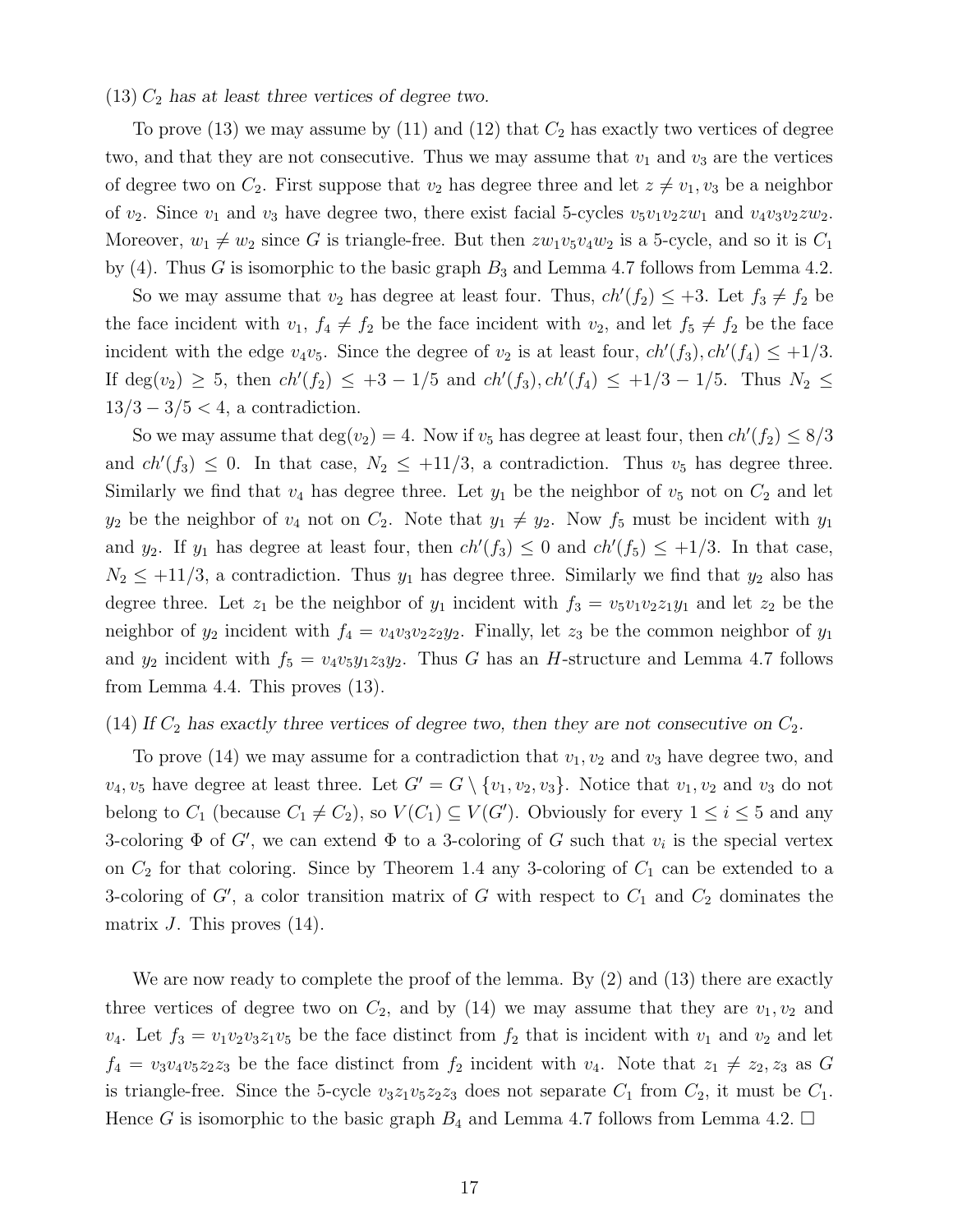**Proof of Lemma 2.4.** Suppose  $n = |\mathcal{F}| \geq 2$  and let  $C_1, C_2, \ldots, C_n$  be the elements of F such that  $Int(C_i) \supseteq Int(C_j)$  if and only if  $1 \leq i < j \leq n$ . For  $i = 1, 2, ..., n - 1$  let  $M_i$  be a color transition matrix of G with respect to  $C_i, C_{i+1}$ . Lemma 4.1 implies that  $M = M_1 M_2 \dots M_{n-1}$  is a color transition matrix of G with respect to  $C_1, C_n$ . Hence the number of 3-colorings of G is at least six times  $\mathbf{1}^T M \mathbf{1}$ . For all  $1 \leq i \leq n-1$ , Lemma 4.2 implies that  $M_i$  dominates either  $A_1$  or  $A_2$ , the matrices defined in Section 3. It follows from Lemma 3.2 that the number of 3-colorings of G is at least  $24 \cdot 2^{n/12}$ , as desired.  $\Box$ 

# References

- [1] A. Asadi, L. Postle and R. Thomas, Sub-exponentially many 3-colorings of triangle-free planar graphs, Electronic Notes in Discrete Mathematics 34 (2009), 81–87.
- [2] B. Bollobás, *Modern Graph Theory*. Springer-Verlag Heidelberg, New York, 1998.
- [3] R. Diestel, Graph Theory. Springer-Verlag Heidelberg, New York, 2005.
- [4] Z. Dvoˇr´ak, K. Kawarabayashi and R. Thomas, Three-coloring triangle-free planar graphs in linear time, Proceedings of the twentieth Annual ACM-SIAM Symposium on Discrete Algorithms (SODA), New York, NY (2009), 1176–1182.
- [5] Z. Dvořák, D. Král' and R. Thomas, Three-coloring triangle-free graphs on surfaces, Proceedings of the twentieth Annual ACM-SIAM Symposium on Discrete Algorithms (SODA), New York, NY (2009), 120–129.
- [6] J. Gimbel and C. Thomassen, Coloring graphs with fixed genus and girth, Trans. Amer. Math. Soc. **349** (1997), 4555–4564.
- [7] H. Grötzsch, Ein Dreifarbensatz für dreikreisfreie Netze auf der Kugel, Wiss. Z. Martin-Luther-Univ. Halle-Wittenberg Math.-Natur. Reihe 8 (1959), 109–120.
- [8] L. Kowalik, Fast 3-colorings triangle-free planar graphs, ESA 2004, Lecture Notes in Comput. Sci., 3221:436–447, 2004.
- [9] D. Král' and R. Thomas, Coloring even-faced graphs in the torus and the Klein bottle, Combinatorica 28 (2008), 325–341.
- [10] C. Thomassen, Every planar graph is 5-choosable, J. Combin. Theory Ser. B 62 (1994), 180–181.
- [11] C. Thomassen, Grötzsch's 3-color theorem and its counterparts for the torus and the projective plane, J. Combin. Theory Ser. B 62 (1994), 268–279.